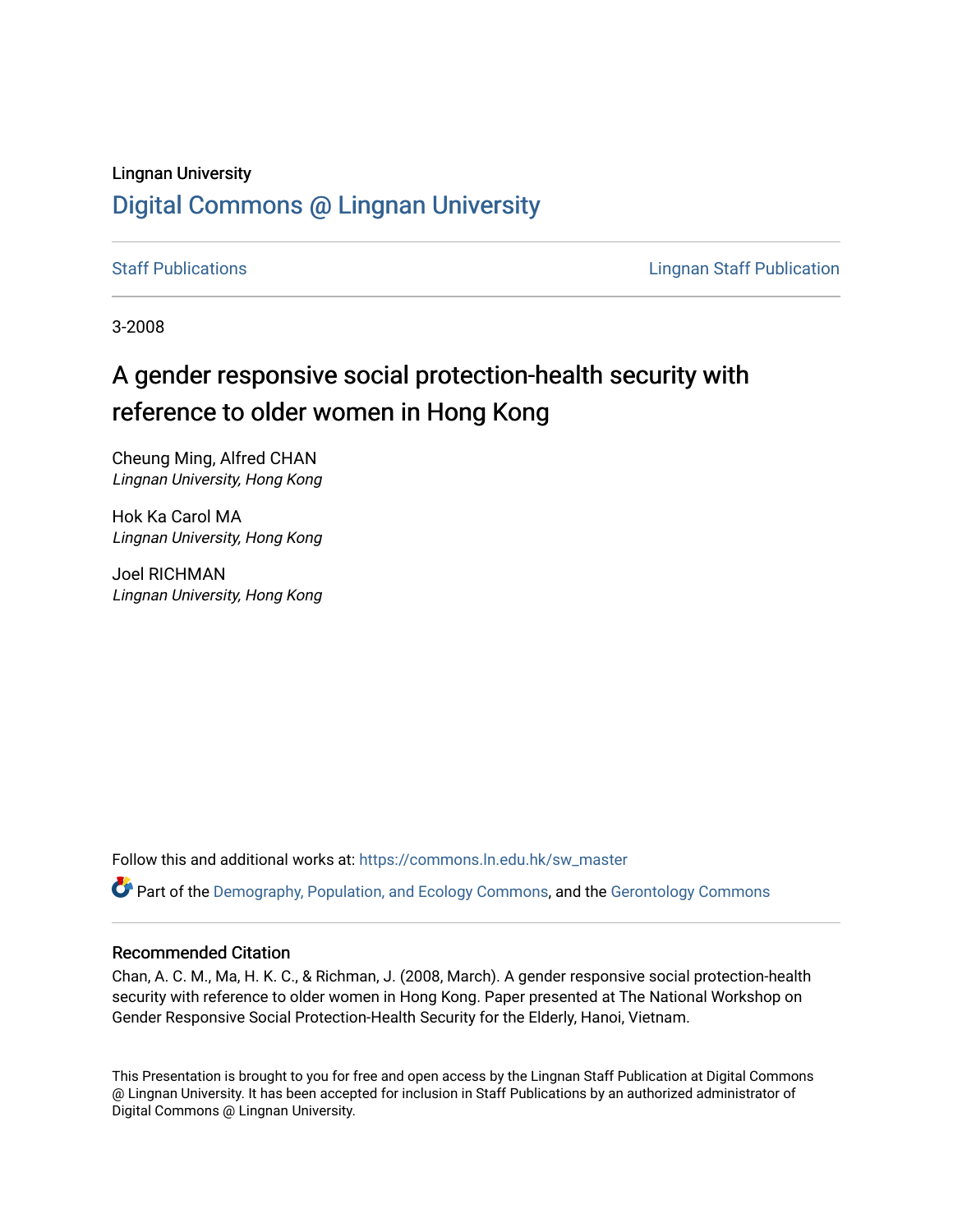# **A Gender Responsive Social Protection-Health Security with reference to Older Women in Hong Kong**

# **Draft presented at The National Workshop on Gender Responsive Social Protection-Health Security for the Elderly Hanoi, Viet Nam, 12-14 March 2008**

**\*Alfred C M Chan BBS J.P PhD is a Chair Professor in Social Gerontology and a Director of Asia Pacific Institute of Ageing Studies, Lingnan University, Hong Kong. He is also the Vicechair, Elderly Commission, Hong Kong Government of Special Administrative Region, CHINA**

**\* Carol Ma Hok Ka PhD is a service-learning coordinator, Office of Service-Learning, Lingnan University , Hong Kong. She is also a member of sub-committee of Active Ageing, Elderly Commission, Hong Kong Government of Special Administrative Region, CHINA**

**\*Joel Richman PhD is a Professor and a visiting scholar of the Asia Pacific Institute of Ageing Studies (APIAS) & the Office of Service-Learning, Lingnan University, Hong Kong** 

**Please send correspondence to the first author at (email) [SSCMCHAN@LN.EDU.HK,](mailto:SSCMCHAN@LN.EDU.HK) (Fax)+852 24694432**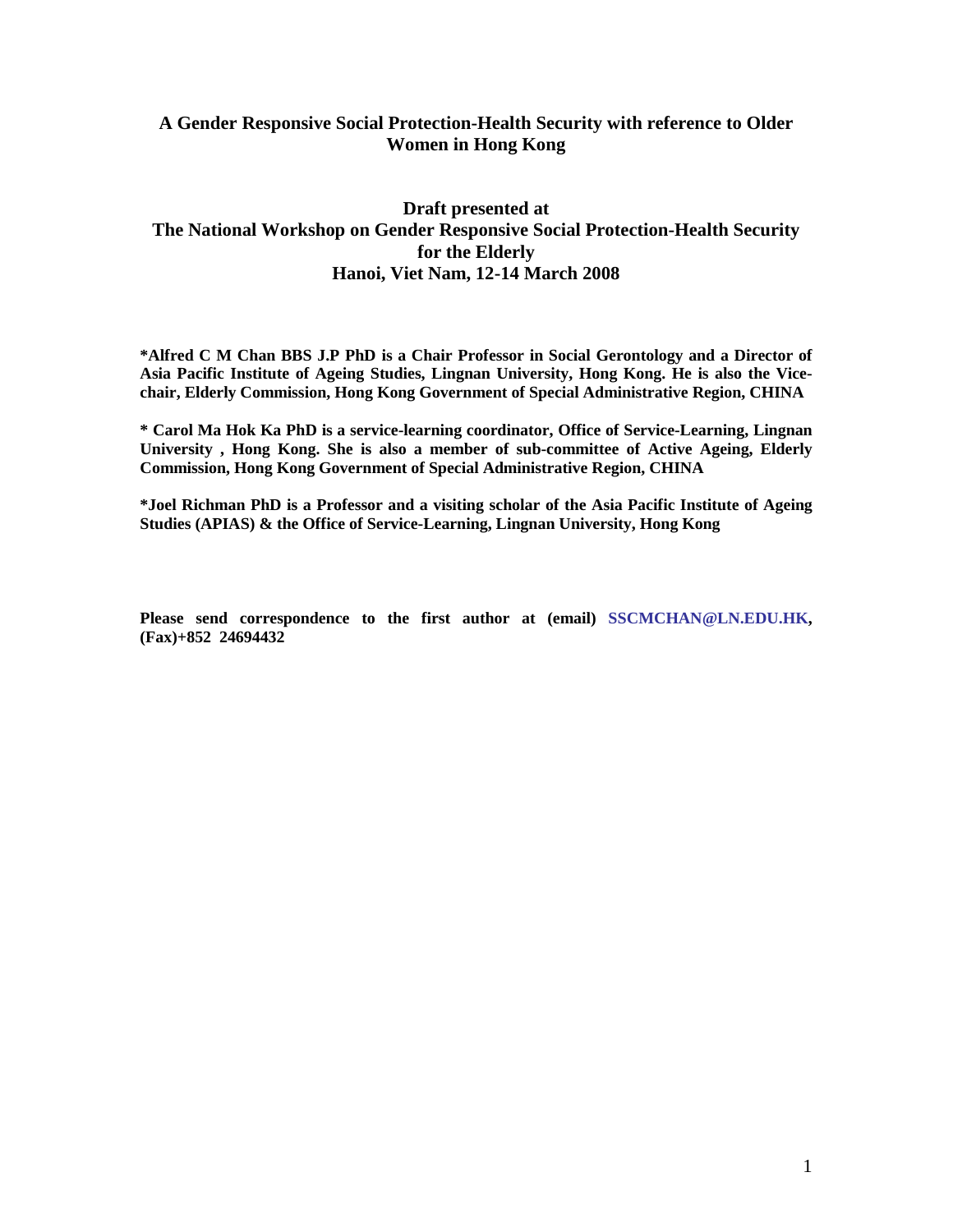#### **An Overview**

Ageing populations are the most challenging, demographic phenomenon worldwide in 21<sup>st</sup> century. According to UN, World Population Projection predicts that the world population will be increased from 6.5 billion to 9.1 billion in 2050. It is projected that the largest proportion of older persons will be in Asia and the Pacific region after 30 years. There will be more than 1 billion people age 60 and above by 2025, and nearly 2 billion by 2050, which is three-fourths of population in the less developing world. China, with the largest population in the region, the older persons, especially, the oldest old, are expected to reach 300 million by the middle of the next century with the major characteristics of the fastest speed of ageing, longevity and feminization (UNESCAP, 1999a). This causes tremendous concerns for the planning of public service. The changing ageing structure and the feminization also call for changes in social and fiscal strategies for addressing the social protection and health security for the older women. This paper will

- 1) provide a background information of the active ageing policy and the relationship between Social Protection-Health Securities
- 2) review the ageing population in Asia Pacific Region indicating the feminization of the ageing population;
- 3) utilize the Shanghai Implementation Strategy (SIS) to discuss what aged women would need in Social Protection-Health Security in Hong Kong;
- 4) make a conclusion based on a HK experience and look ahead to build a sustainable system in a gender responsive.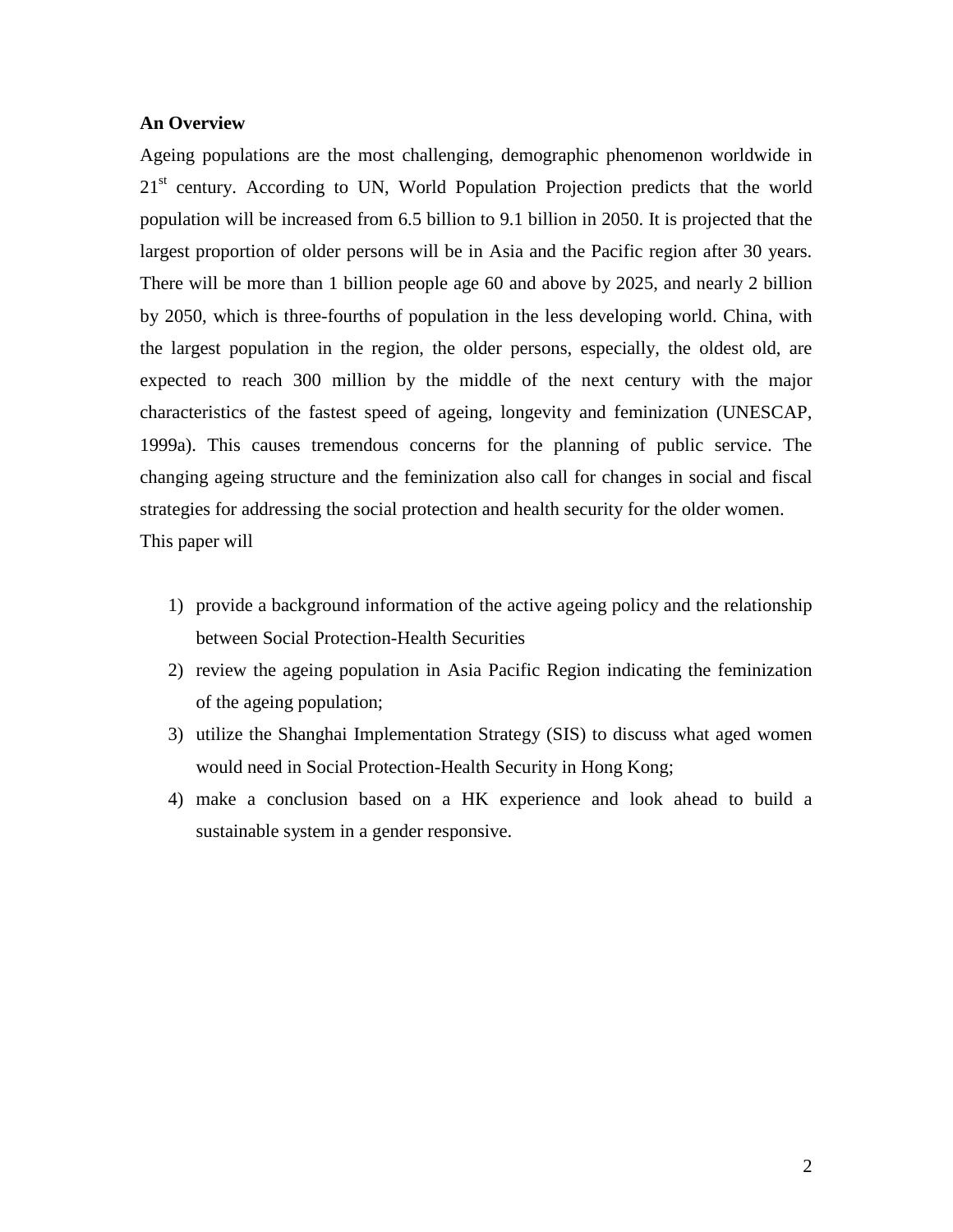#### **1) The Background**

Increasing longevity coupled with a low fertility rate leads to an ageing population worldwide, i.e. population ageing around the world today seems to be an unprecedented phenomenon. Looking into the future, by 2050, persons aged 60 or over will outnumber those aged below 15 in the world. The inverted population pyramid is already evident in some developed societies, such as Japan and Hong Kong, and is becoming visible in a number of Asian and northern European countries (United Nations Population Division, 2005a).

#### *Policy on Global Ageing*

In view of the increasing number of the population ageing, the United Nations and World Health Organization (WHO) have engaged in visionary initiatives to understand and meet these challenges. WHO has suggested the three pillars (Security, Health, Participation) for an active ageing policy framework. These three pillars are inter-related and require inter-sectoral actions for their implementation.

The First World Assembly on Ageing, held in 1982 in Vienna, adopted the *International Plan of Action on Ageing* which included 62 action recommendations (United Nations, n.d.) and aimed at encouraging full social participation by all ages on the basis of an equitable distribution of resources. It provides the backdrop for later developments in the UN Programme on Ageing.

*The Madrid International Plan of Action on Ageing* **(MIPAA)** that emerged from the Second World Assembly on Ageing in 2002 and superseded the Vienna Plan, is widely regarded as the most important United Nations document on population ageing for 20 years. In a follow-up survey of the MIPAA, ESCAP produced a set of action recommendations tailor-made for countries in the region and grouped under the three Madrid priorities (1.Older Persons and Development; 2. Advancing Health and Wellbeing into Old Age; 3.Ensuring Enabling and Supportive Environment) followed by an Implementation and Follow-Up action by the government. These recommendations are known as the *Shanghai Implementation Strategy (SIS)* (or SIS; UNESCAP, 2003) for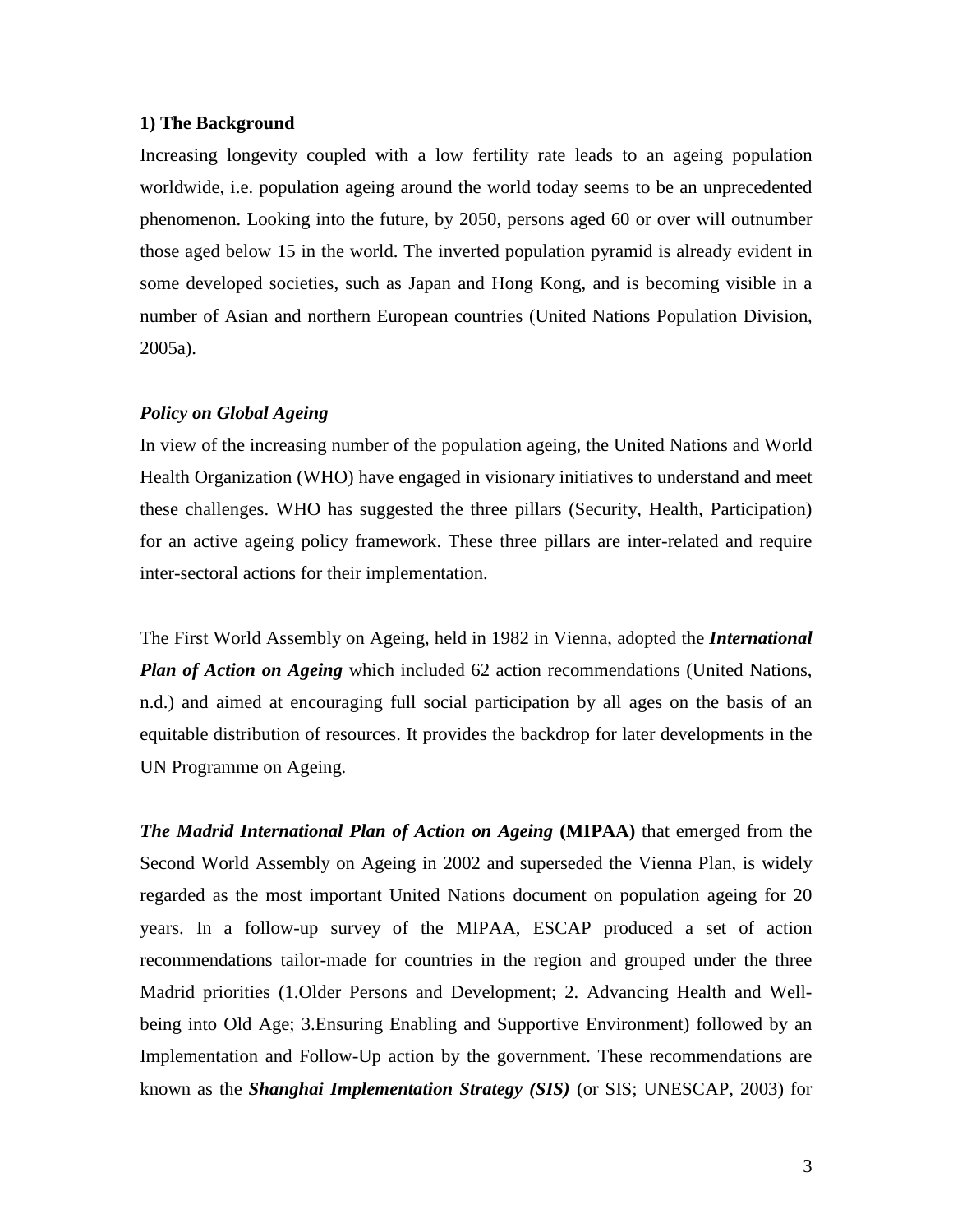providing guiding principles to different countries in Asia Pacific Region tackling with the aging issues. According to WHO (2007), document 'Women, Ageing and Health: A framework for Action, focus on gender', it is said that 'the rights and contributions of older women remain largely invisible in most settings' (p.2) though there were some UN meetings talking about the plan of action on ageing or Millennium Development Goals, etc.

The SIS has incorporated the trend of feminization in ageing with reference to aged women for their needs in social protection-health security from the government. Followed by WHO's active ageing framework, social protection, health security and participation are the three main pillars adopted for what are known as 'active ageing policy'. Social protection-health security are important for social participation (e.g. empowerment); these two important elements are related to the three priorities area in MIPAA, and thus should be part of any government's implementation plan as suggested in the SIS. This paper subscribes to WHO's Active ageing policy framework and the SIS in discussing a gender responsive policy in social protection-health security with reference to older women in Hong Kong.

#### **2) Reasons for a gender-responsive policy: the feminization of the ageing population**

The populations of many countries in the Asia-Pacific region have moved from a state of high birth and death rates to one characterized by low birth and death rates, with rising longevity (Phillips, 2000a; ESCAP Population Data Sheets, annual; Yoon & Hendricks, 2006). The worldwide number of persons aged 60 or over in mid-2006 was 687,923,000, of whom 54.5% lived in Asia. Many of the developing countries in the Asia-Pacific Region are ageing much faster; whereas it took between 80 and 150 years to double the older population from 7 to 14 percent in most developed European countries and the United States (USA). Fuelled partly by the one-child policy, China, for example, is expected to double its older population from 10 to 20 percent in just 27 years, from 2000 to 2027 (UNESCAP, 2002a; see also Figure 1).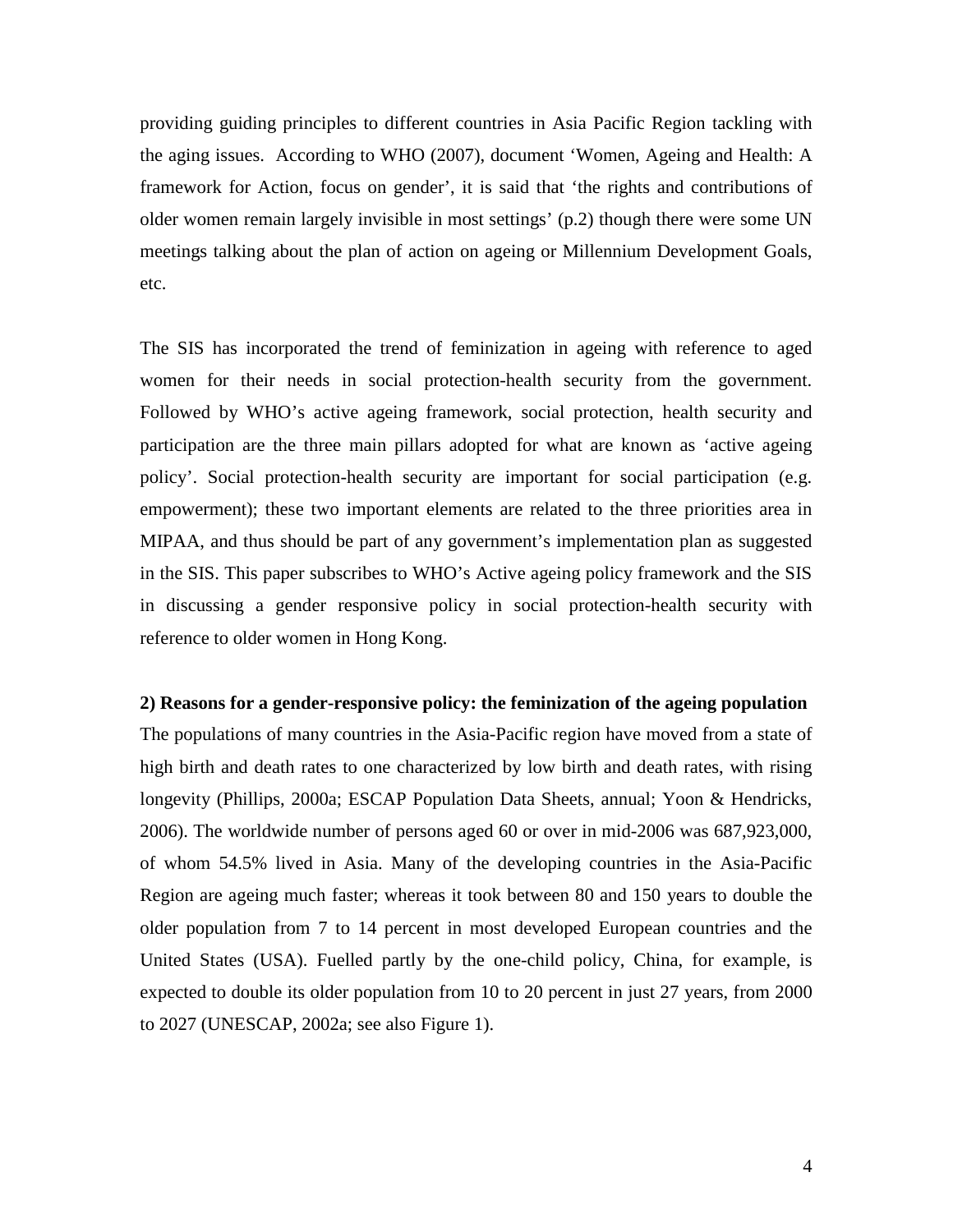

Figure 1. Percentage increase in population aged 60+ between 1990 and 2025 in selected developing and developed countries ; increase much faster in the former. Source: United Nations Population Division (2005)

Across Asia, persons aged 60 or over are expected to outnumber those aged below 15 before 2050 (Figure 2), but some countries in the region are predicted to face a population decline by 2050 (Japan, South Korea, Taiwan), a situation only widely seen elsewhere in the European region and in a few developing countries.



Figure 2. Percentage of Asian population by age group from 1950 to 2050. Source: United Nations Population Division (2005a)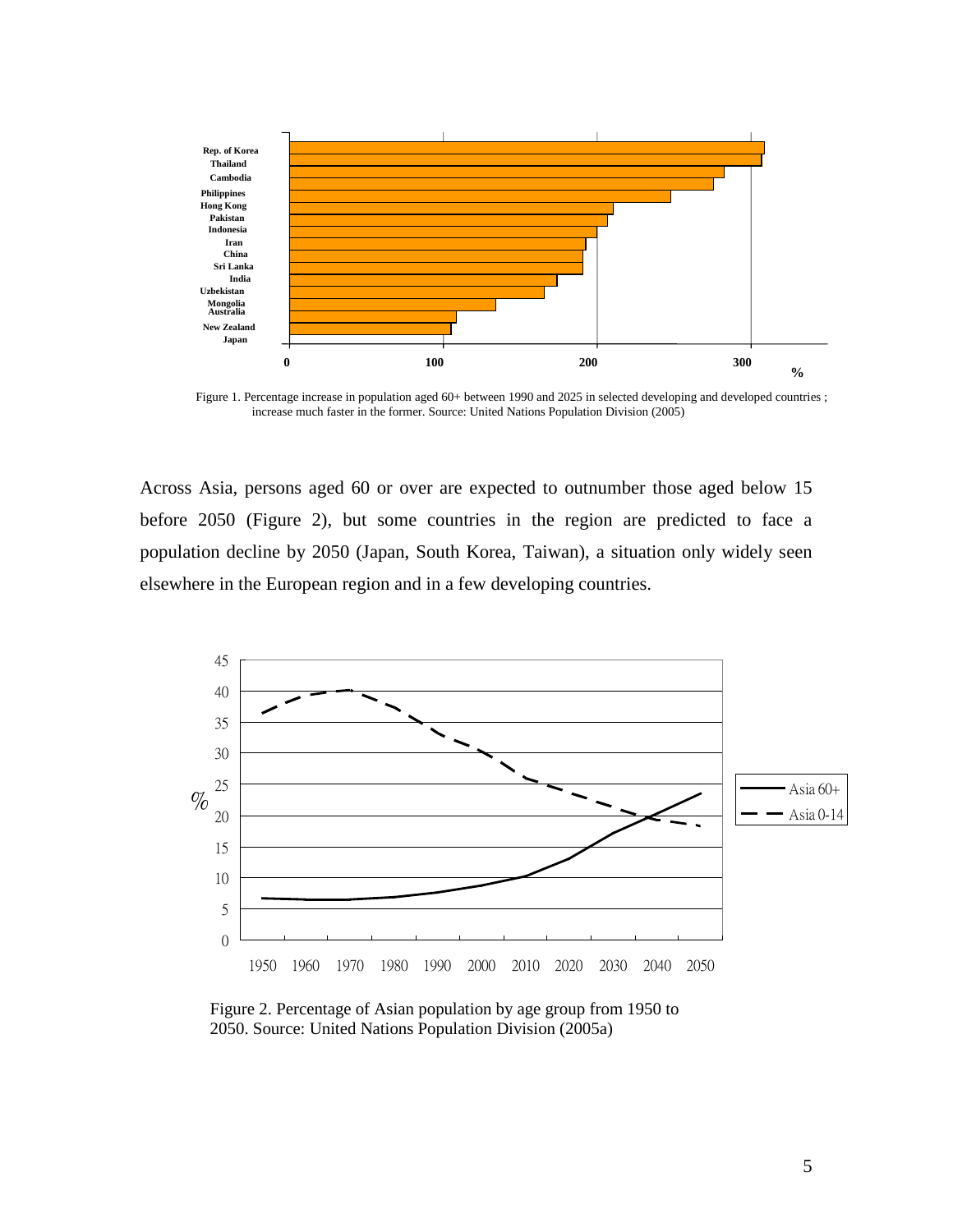Two other significant characteristics observed in the region are the ageing of the elderly and its feminization. The proportion of the old-olds among the elderly population is increasing. The percentage of people aged 75+ will increase from 23 per cent in 2000 to 38 per cent in 2050. By 2020, 48 per cent of the world's people aged 80+ will reside in Asia, compared to the present 39 per cent. Many of these older persons in the region are often without substantial personal resources. Few have participated in any pension schemes and a considerable proportion are living in the rural areas where social and welfare services are relatively underdeveloped even today, so they may well suffer if state and family resources are not available.

In many developed countries, like the USA, UK, their systems in terms of the social protection and health care service are not easy to be maintained due to 1) the increasing number of the aged people and 2) the insufficient labour forces in the markets. With an aging population, fewer taxable workers to support an increasing number of retired persons. The so called 'welfare state' could not easily be sustained in this circumstance and not to say for applying in different Asian countries. Thus, an alternative model, like a share-care system both government and the individual need to share the costs 'in cash' or 'in kind' need to be introduced.

Hong Kong is a newly developed economic city with the principle of one country two systems under the governance of China. Though it has developed a share-care system, it is not fully responsive to a gender perspective. It is still instilled with the Asian culture traits that women, especially, the older women, need to depend on men and merely take care of the family matter. Obviously, HK has no ideology to provide a positive discrimination to any group, including for women, but it has made gradual changes on the gender policy issue. Over the year by persuaded for getting women a better deal through different women groups and women's commission. There are some policies starting to focus on gender, but not age specific.

#### *Population in Hong Kong*

The proportion of people aged 65 and above increased from 3.2% in 1961 to 11.7% in 2003, this was partly due to the baby boom in the 1950-60's and the influx of young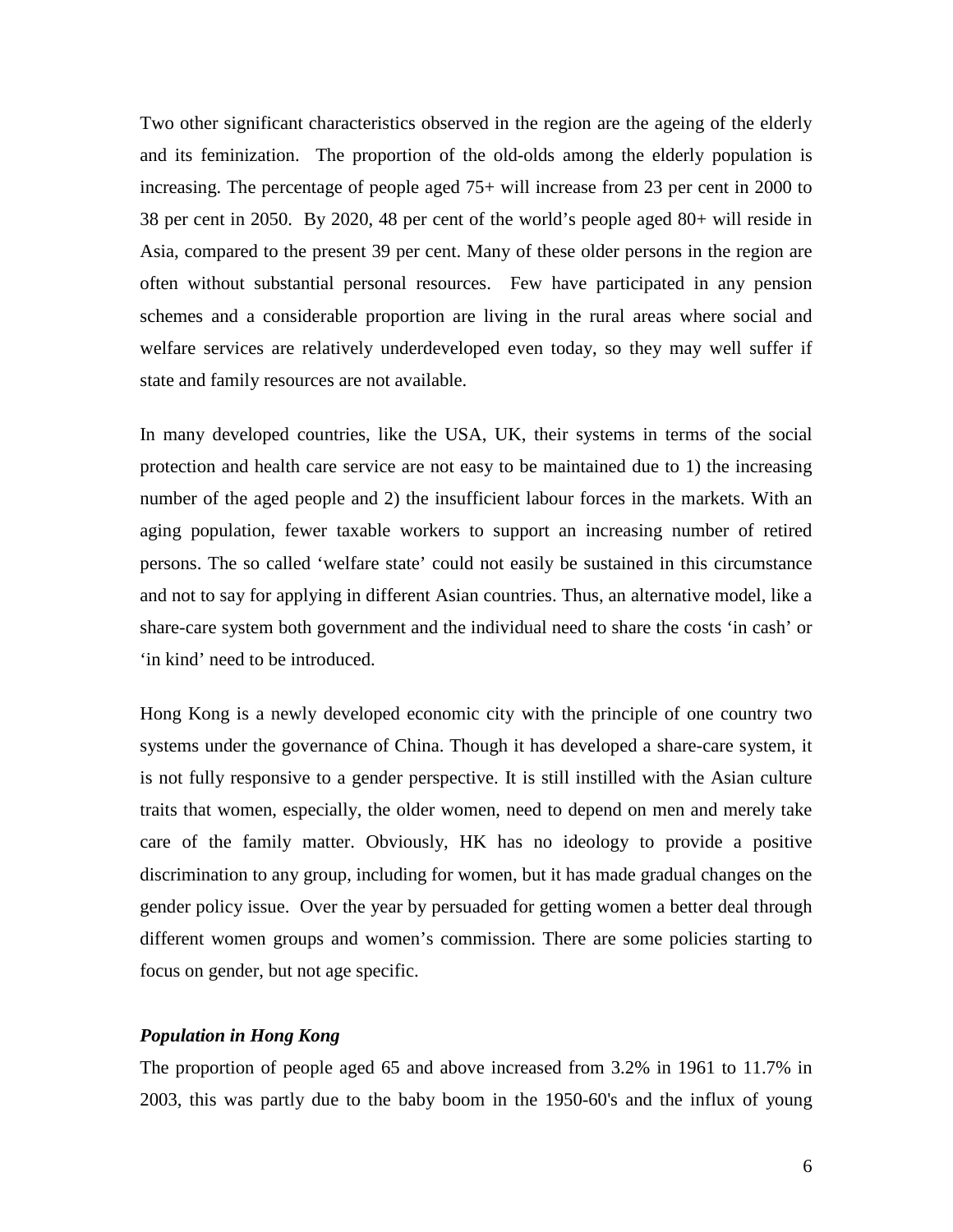entrants from the Mainland during the 1970-80's (Figure 1). According to the Census conducted in 2001, there are over one million people aged 60 or above in Hong Kong, which is 15% of the total population. By 2029, it is forecast that about  $20 - 25%$  of the total population will be aged 65 or above. By then, every three persons in the working force will have to support one older person.



Figure 1: Population ageing in Hong Kong 1969-2003

By 2001, 52% of people aged 60 or above were women, forecasted to increase to 53.7% by 2031. The life expectancy of women at birth in 2001 was 86; and in 2031, it is estimated to be 89.1. These figures certainly exist in all countries and in growing their male counterparts' 81.4 and 84.6 respectively. "Feminization" seems to be evident as these people age. Apart from the fact that women live longer than men, the increase of the female population is attributed to the presence of foreign domestic helpers comprised mostly of younger females, as well as the continued entry of One-way Permit Holders in the coming years who tend to be Mainland–born wives of Hong Kong men. If foreign domestic helpers are excluded, the sex ratio (per 1000 females) of the population will come down from 997 in 2003 to 749 in 2033.

#### **Older Women and Education**

Older men have higher average level of education than older women. In 2001, 15.2% of men and 5.9% of women aged 65 and above had attended upper secondary or higher

Source: Census and Statistics Department, 2002a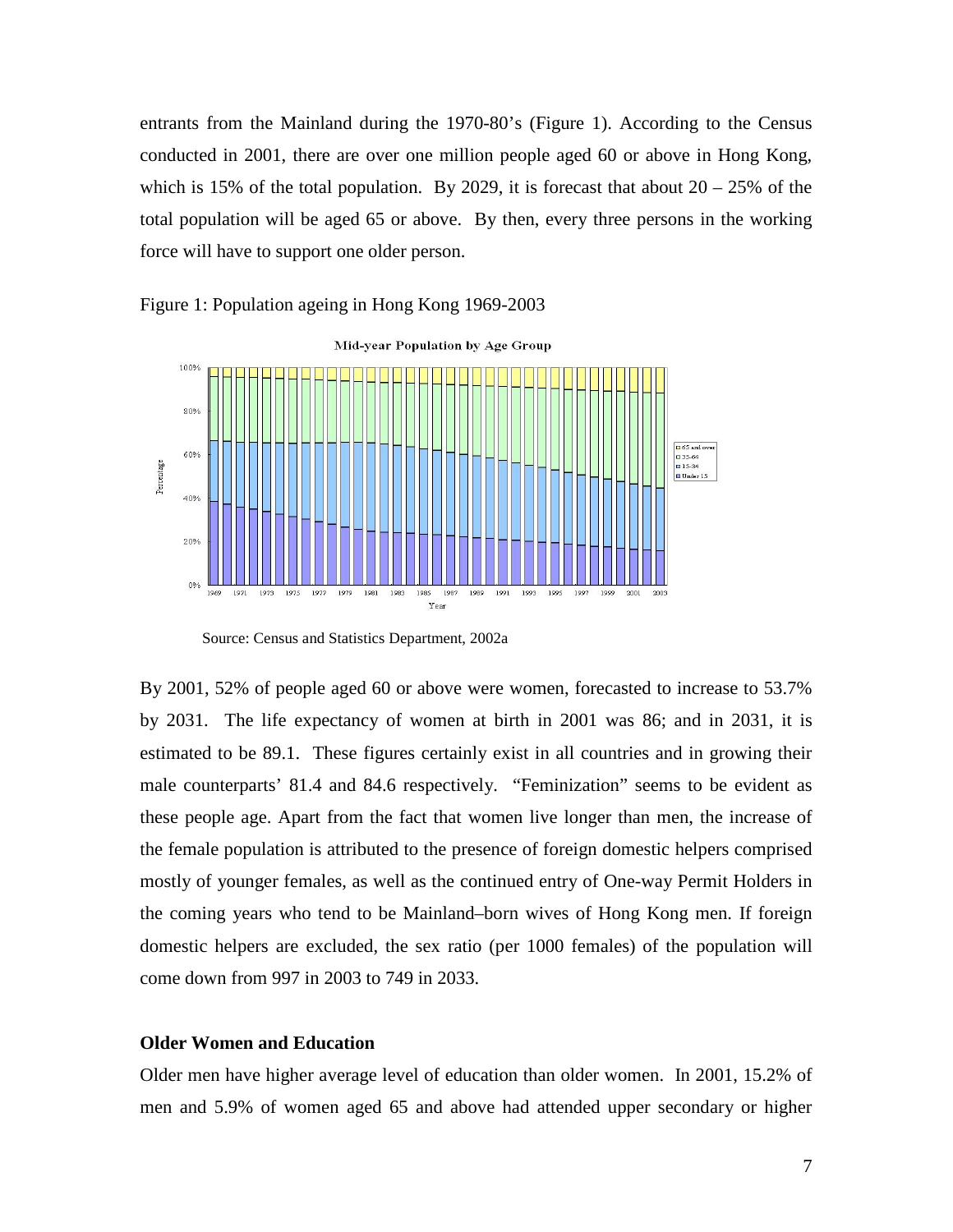education. On the other hand, 72.8% of older men and 89.2% of older women have had no schooling at all or just attained primary school education level. Among the older women, 58.9% had no schooling or are only up to kindergarten level (Table 1). Most women are housewives who rely on their husband for a living, and as a result, most older women are not covered by Mandatory Provident Fund (MPF) schemes.

Nine-year compulsory education began in 1972, in addition to the technological advancement and social and economic development in Hong Kong, more people attain higher levels of education. The Chief Executive also made a pledge in 1997 that 18% of the total population should have a tertiary level of education. This means that more people in the general population, including those will-be-65s, will be more well-educated in future decades. Thus, more educated women participate in the labour force.

| <b>Sex</b><br>and      | education 1991        | 1996                  | 2001                  |
|------------------------|-----------------------|-----------------------|-----------------------|
| attainment<br>of       | older                 |                       |                       |
| adults                 |                       |                       |                       |
| <b>Male</b>            | Older persons $(\% )$ | Older persons $(\% )$ | Older persons $(\% )$ |
| No schooling           | 62,568 (29.5%)        | 68,279 (24.1%)        | 80,269 (23.3%)        |
| Primary                | 99,084 (46.8%)        | 146,284 (51.7%)       | 170,878 (49.5%)       |
| Lower Secondary        | 18,665 (8.8%)         | 29,585 (10.5%)        | 41,441 (12.0%)        |
| <b>Upper Secondary</b> | $16,725(7.9\%)$       | 19,219 (6.8%)         | 22,368 (6.5%)         |
| Matriculation          | 3,583 (1.7%)          | 4,935 (1.7%)          | $10,000(2.9\%)$       |
| Tertiary               | 11,250 (5.3%)         | 14,520 (5.1%)         | 20,228 (5.9%)         |
|                        |                       |                       |                       |
| Sub-Total              | 211,875 (100%)        | 282,822 (100%)        | 345,184 (100%)        |
| <b>Female</b>          | Older persons $(\% )$ | Older persons $(\% )$ | Older persons $(\% )$ |
| No schooling           | 190,097 (70.4%)       | 206,949 (59.7%)       | 236,758 (58.9%)       |
| Primary                | 57,845 (21.4%)        | 106,743 (30.8%)       | 121,714 (30.3%)       |
| Lower Secondary        | 8,914 (3.3%)          | 15,196 (4.4%)         | 19,667 (4.9%)         |
| <b>Upper Secondary</b> | 7,915 (2.9%)          | 9,999 (2.9%)          | 10,440 (2.6%)         |
| Matriculation          | $1,488(0.6\%)$        | $2,174(0.6\%)$        | 5,194 (1.3%)          |
| Tertiary               | 3,906 (1.4%)          | 5,672(1.6%)           | 8,095 (2.0%)          |
| Sub-Total              | 270,165 (100%)        | 346,733 (100%)        | 401,868 (100%)        |

Table 1: Older persons by sex and education attainments, 1991, 1996 and 2001

Source: Census and Statistics Department: Population Census 2001b: Thematic Report - Older people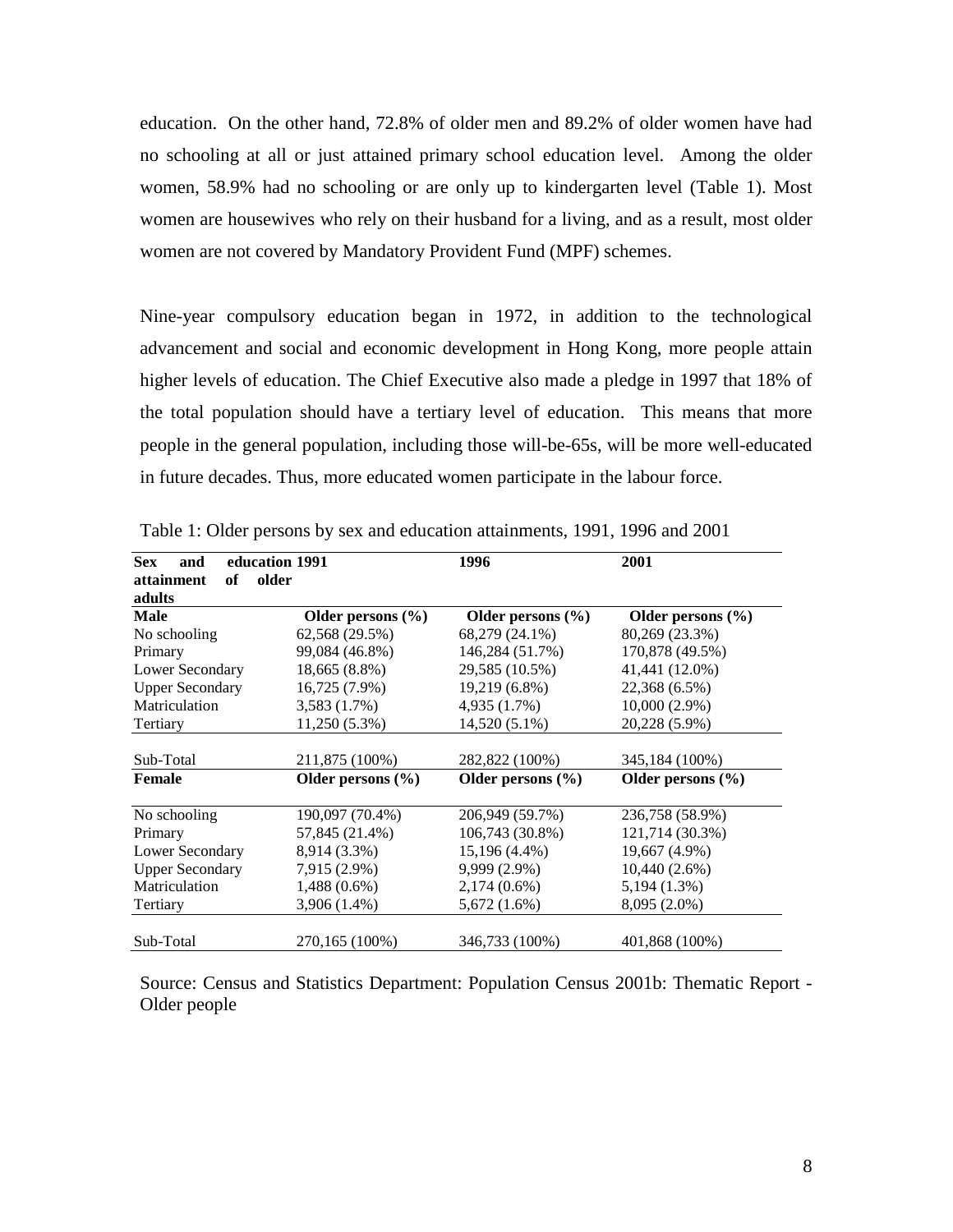#### **Older Women and Labour force participation**

In the past ten years, the labour force participation rate of older people has been declining from 14.1% in 1991 to 7.2% in 2001. In 1991, participation rate of women aged over 65 was 14.5%; while in 2001, it was 5.4%; while for their male counterparts, it was 42.1% and 23.6% respectively. Older women have a lower participation rate than older men. (Table 2).

However, as discussed above, when the general public receives more education, it is forecast that more women and older people could enter and stay in the labour force longer as the economy becomes more knowledge-based and service orientated .

| <b>Sex</b>        | <b>Age Group</b> | <b>Labour Force Participation Rate</b> |         |         |
|-------------------|------------------|----------------------------------------|---------|---------|
|                   |                  | 1991                                   | 1996    | 2001    |
| <b>Male</b>       |                  |                                        |         |         |
|                   | 65-74            | 28.1%                                  | 21.2%   | 17.0%   |
|                   | 75-84            | 9.6%                                   | 8.4%    | 4.4%    |
|                   | $85+$            | 4.4%                                   | 3.9%    | 2.2%    |
| Female            |                  |                                        |         |         |
|                   | 65-74            | 10.3%                                  | 5.3%    | 3.8%    |
|                   | 75-84            | 3.5%                                   | 1.8%    | 1.2%    |
|                   | $85+$            | 0.7%                                   | $0.6\%$ | $0.4\%$ |
| <b>Both sexes</b> |                  |                                        |         |         |
|                   | 65-74            | 38.4%                                  | 26.5%   | 20.8%   |
|                   | 75-84            | 13.1%                                  | 10.2%   | 5.6%    |
|                   | $85+$            | 5.1%                                   | 4.5%    | 2.6%    |

Table 2: Labour force participation rates of older persons by sex and age, 1991, 1996 and 2001

Source: Census and Statistics Department: Population Census 2001b: Thematic Report - Older people

#### **Older Women and Family support**

About 12.1% of older people, i.e., 72,114, in domestic households are living alone. 81% are living with their spouses or children; 4.8% with relatives other than spouses and children; 2.1% with non relatives. At the same time, about 9% older people who live alone in domestic households/ senior housing/ residential care homes. Many older women therefore are living alone without children or relatives' support.According to the thematic household survey conducted by the Health, Welfare and Food Bureau, 2005 on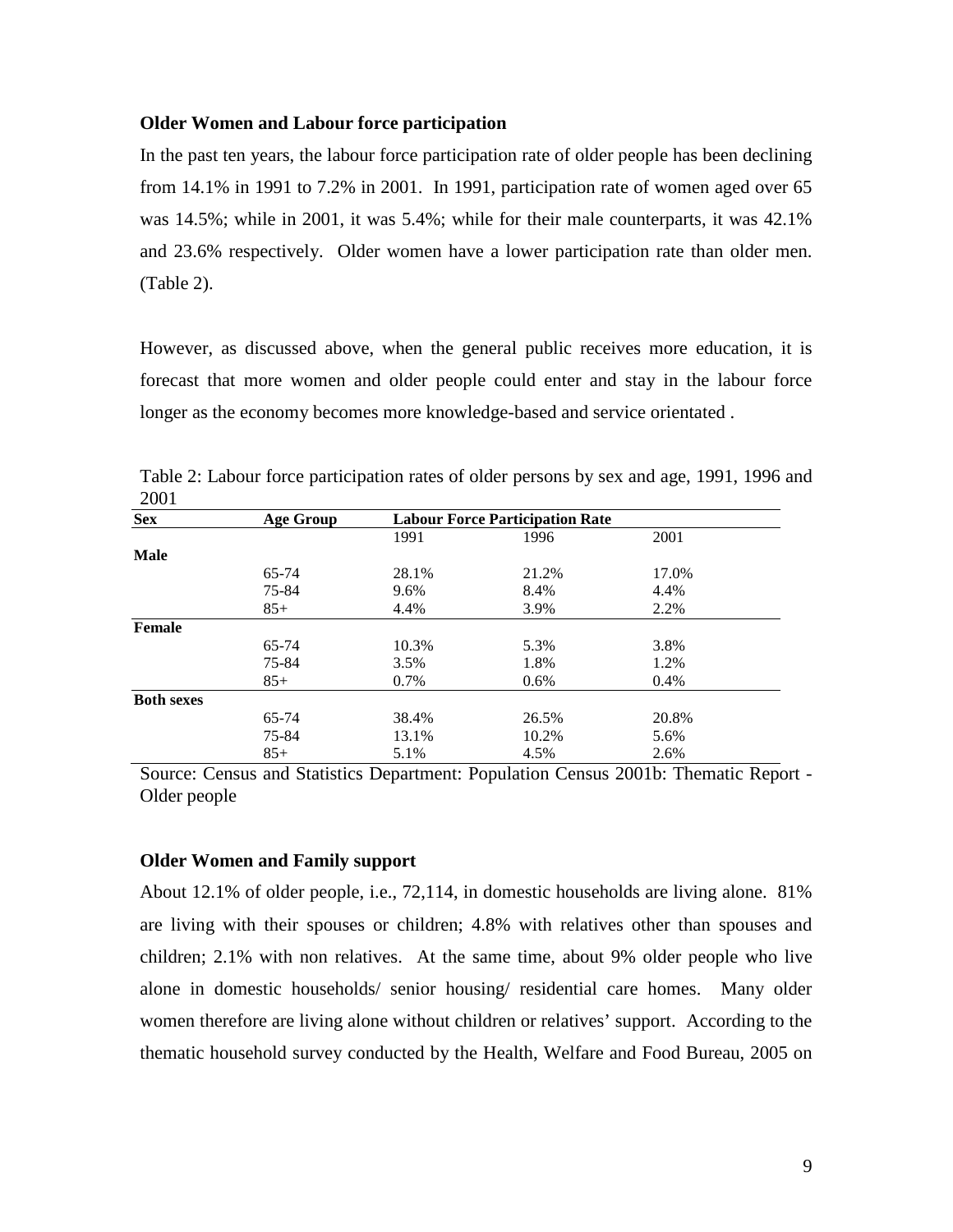older people residing in domestic households<sup>[1](#page-10-0)</sup> and residential care homes<sup>[2](#page-10-1)</sup>, over 80% of them are aged 75 or above and two-thirds of them are women. About half of the older people in residential care homes are women aged 80 or above. For older people in domestic households, about 31% are aged 75 or above. 51 % of them are older women.

#### **Older Women and Health conditions and suicide rate**

About 60% of older people suffer from one or more chronic illnesses, including high blood pressure, arthritis, diabetes, heart, and eye diseases. Almost all institutionalized older people have at least one diagnosed chronic disease; and 26% have four / five diseases. For those who live in domestic households, 72% have at least one diagnosed disease; while 11% have four or more diagnosed diseases.

Psychiatric illnesses like dementia and depression become prevalent in older people. The overall prevalence of moderate to severe dementia among people aged 65 or above is 4%. It is estimated that the rate of dementia increases with age and would double for every five years. (Stott, 2006)

About 25 – 50% of the older people suffer from depression of different severity particularly in older women. Depression has also been identified as a major psychological factor contributing to elderly suicide. It is reported that among patients who have depression, eventually  $10 - 15%$  of them would commit suicide. The suicide rate among older people in Hong Kong is high when compared with the world's highest county, Japan, which records 24.1 / 100,000 in 2000. In Hong Kong, there are 14.7 / 100,000 in 2001.

It is worthy to note that the rate of suicide for older women in the age group of  $65 - 75$  is 26 / 100,000, which is among the highest in the world, excepting rural China and Hungary.

<span id="page-10-0"></span><sup>&</sup>lt;sup>1</sup> Domestic household is a unit of persons living together and operating as a non-commercial unit. <sup>2</sup> Residential care homes note a range of residential institutions ranging from aged homes (able bodies with

<span id="page-10-1"></span>meals supported), care and attention homes (moderately frail bodies with limited nursing care) and nursing homes (frail bodies with 24-hours nursing care). There are also other types including hostels (like sheltered housing, with a warden living in) and infirmaries where medical doctors are available.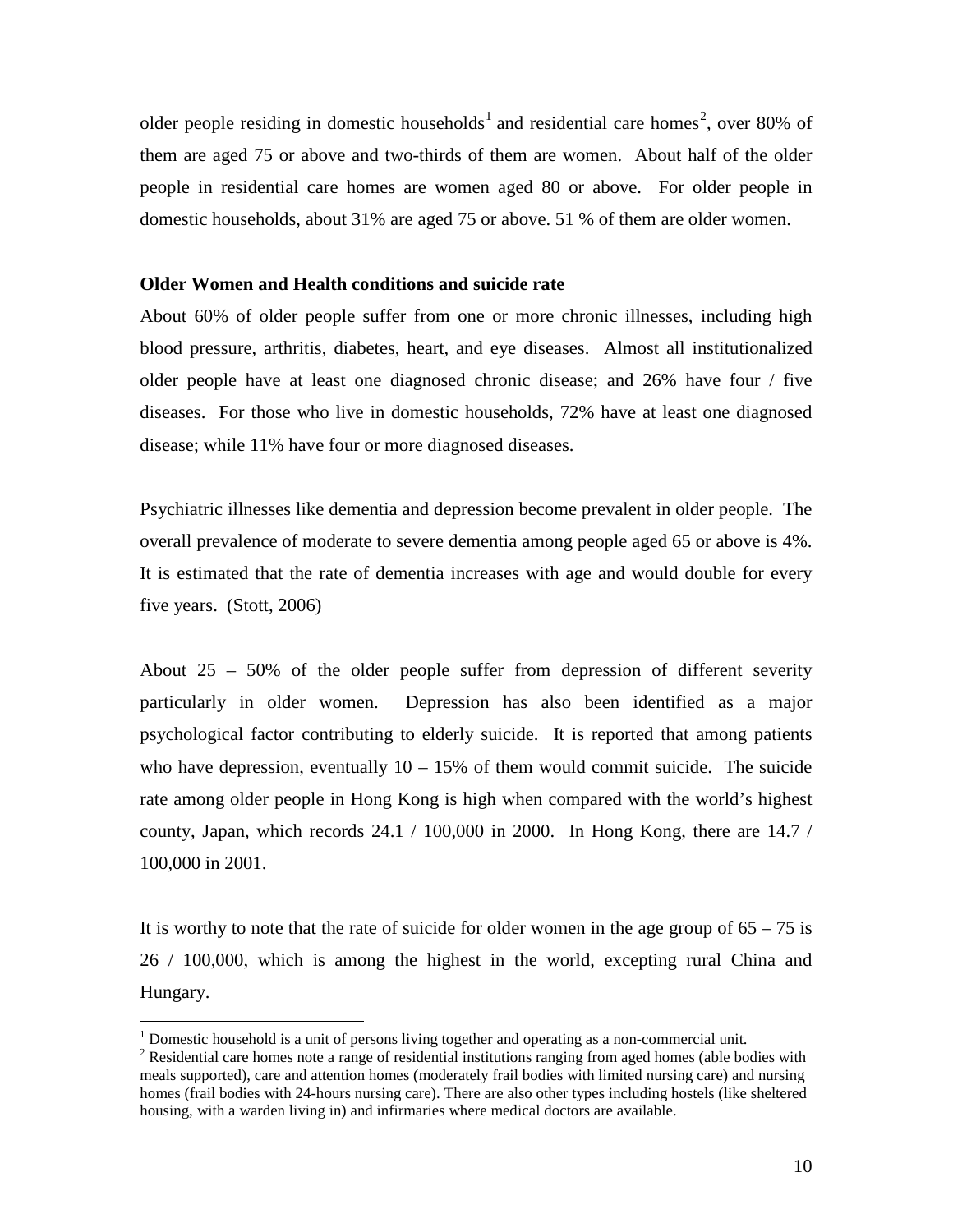Owing to longer expectancy in particular female (on average 5 years longevity more than older men) it is expected that in the future decades, the majority of older persons will be older women which form the majority people in very old age (75 or over). They are more vulnerable and are more likely to lack income security and marketable skills and to be widowed. They are often disadvantaged socially and economically as result of gender discrimination and are primary family caregivers for much unpaid care giving work and without old age pensions. They don't have enough resources which increase their burden as a caregiver. The trend will remain unchanged if there is no government supporting policies, or (gender discrimination legislation) for female workers in the work force, or support in family caregiving. A lack of a family friendly policy regarding the organization of work can increase these difficulties. Poverty and low income during wormen's earning years often lead to poverty in old age.

## **3)Utilizing SIS to discuss what aged women would need in Social Protection- Health Security in Hong Kong**

The above demographic trends with feminization characteristics pose a challenge to the governments in Hong Kong. The SIS has provided an overview (See Appendix 1: Priority Areas, Action Areas and Key actions of SIS) for the elderly in Asia-Pacific Region on key policy actions under the four priority areas. As mentioned, population ageing has farreaching consequences for different social issues, like social protection and health security; making it important for policy makers in all over the world to adopt a gender perspective in their formulation of policies and action plans in the future. Though Hong Kong is starting to incorporate the gender concept, it still needs to have a gradual change, especially, it is also instilled a very strong Chinese culture.

#### **Four Policy Priorities**

A national strategy on how to meet the challenges of aging is essential to ensure that the goal of having an active older population is achieved by developing coordinated national and local policies and practices in a range of welfare, health and economic sub-fields. As mentioned, the Madrid Plan identifies four priorities for international efforts. What ESCAP did in formulating the Shanghai Implementation Strategy (SIS) was to adapt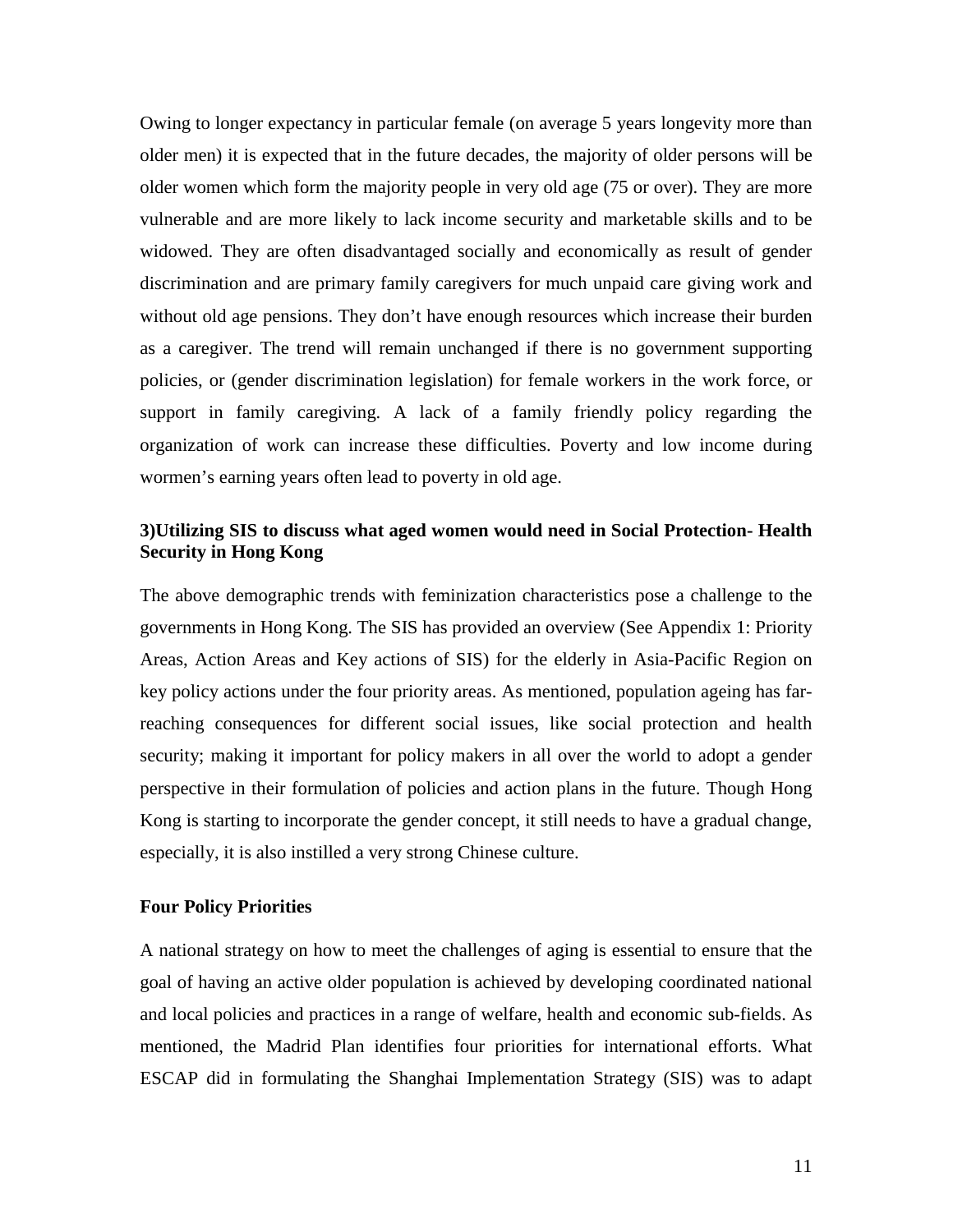these priorities for Asia with reference to special considerations such as economic and political diversity, geographical barriers to service accessibility, and social and cultural diversity, including differences in language. And the fourth priority is for monitoring and implementation. In view of the future feminized population, the following paragraphs will use SIS's framework reference to the active ageing policy for the discussion of what the government in HK has been done and could be done on social protection and health security for the aged women.

# **Priority Area (PA)-I. Older Persons and Development & PA-III Enabling Supportive Environment in Social Protection Perspective**

*Social Protection- There is no universal benefits for the elderly women who are either workers or housewives*

An issue for most developing countries is that, unlike most Western countries, they have to deal with the challenge of aging before they have become relatively wealthy, modernized nations. In practical terms, high unemployment or low wages in these countries can render it impossible to provide a universal pension scheme.

In 1998, one-fifth of the world's population were living on less than a US dollar a day, two-thirds of whom were in South and East Asia. Many people living in poverty or extreme poverty are older persons, especially the older women, in rural areas. Because they earn so little during their working years, they find it difficult to accumulate enough savings to live decently when old. This has meant either continuing to work or relying on family or community in the absence of comprehensive social security, or even a basic safety net, in many countries. In Asia, only 9 to 30 percent of the older population receives any pension or social security benefits (UNESCAP, 2004). Due to financial constraints, some countries in the region (such as Bangladesh, India, and Korea) target their social security programs only at the very poor and disabled; there are simply no universal benefits for the elderly as a group.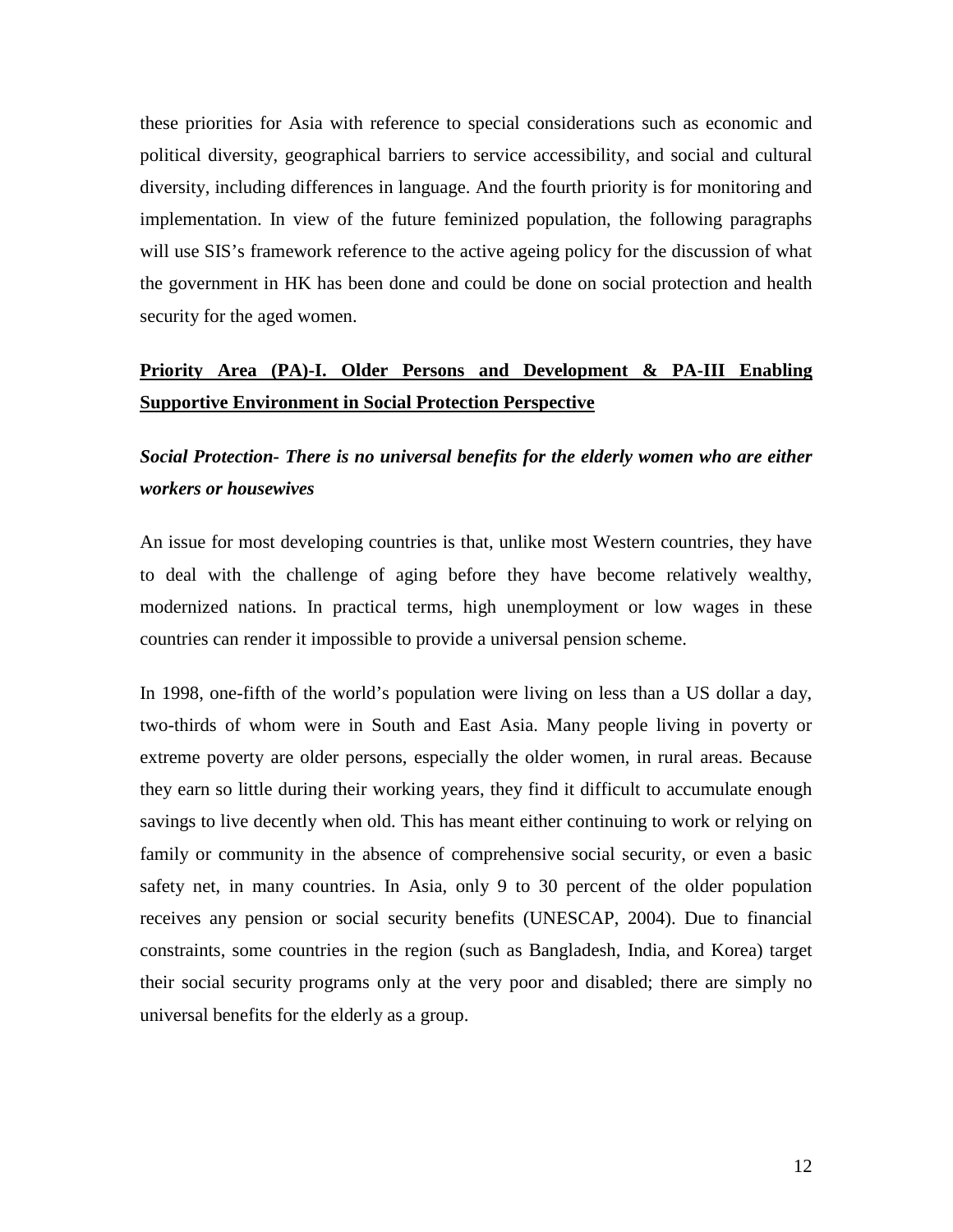China confronts tremendous challenges in providing a safety net for its retired workers, many of whom were formerly covered by state-owned enterprises. The transition to a market economy, which has effectively bankrupted the pay-as-you-go pension funds of many state-owned enterprises, has meant that by-and-large only civil servants and urban workers in some enterprises are covered. At the end of 2002, social security covered only 14 percent of the total workforce; almost all were urban workers. Since formal pension coverage in rural areas where 64 percent of the population lives is almost nil, a staggering 85 million older people in these areas do not receive pensions or medical insurance, adequate medical care or other social welfare benefits (*China Daily*, 25/2/2006). Although China has declared it a national priority to improve social protection in rural areas, it is extremely difficult to manage an effective pension system for such a large and populous country. Apart from the few developed countries in the region, others face more or less the same challenges.

## *Public scheme in HK*

In Hong Kong, people aged over 60, 180,000, constituting 17% of them, receive Comprehensive Social Security Assistance  $(CSSA)^3$  $(CSSA)^3$  and some 65% receive a non-means tested Old Age Allowance  $(OAA)^4$  $(OAA)^4$ . A typical older person living in public housing would receive HK\$2400 - 4000 per month, depending on their health conditions. Among the CSSA recipients, 40,000 of them live in institutions; 140,000 live in domestic households. Besides public assistance other sources of income include employment and children. Survey results show that the median monthly personal income of older people in domestic households is \$3,000; the median monthly personal expenses are \$2,600. However, there are older people who refuse to rely on public assistance because of the stigma attached and are not supported by anyone. These are the most vulnerable old to whom government has not offered any direct assistance; and most of them are women.

#### *Public Scheme: Key Actions should come from the HK Government*

<span id="page-13-0"></span><sup>&</sup>lt;sup>3</sup> CSSA :The CSSA Scheme provides a safety net for those who cannot support themselves financially. It is designed to bring their income up to a prescribed level to meet their basic needs.

<span id="page-13-1"></span><sup>&</sup>lt;sup>4</sup> OAA: The Old Age Allowance is given to all people under Government's Social Security Allowance Scheme. For people aged 65-69, there is a means test, for 70 and above it is universally given. The amounts are HK\$625 and HK\$705 per month respectively.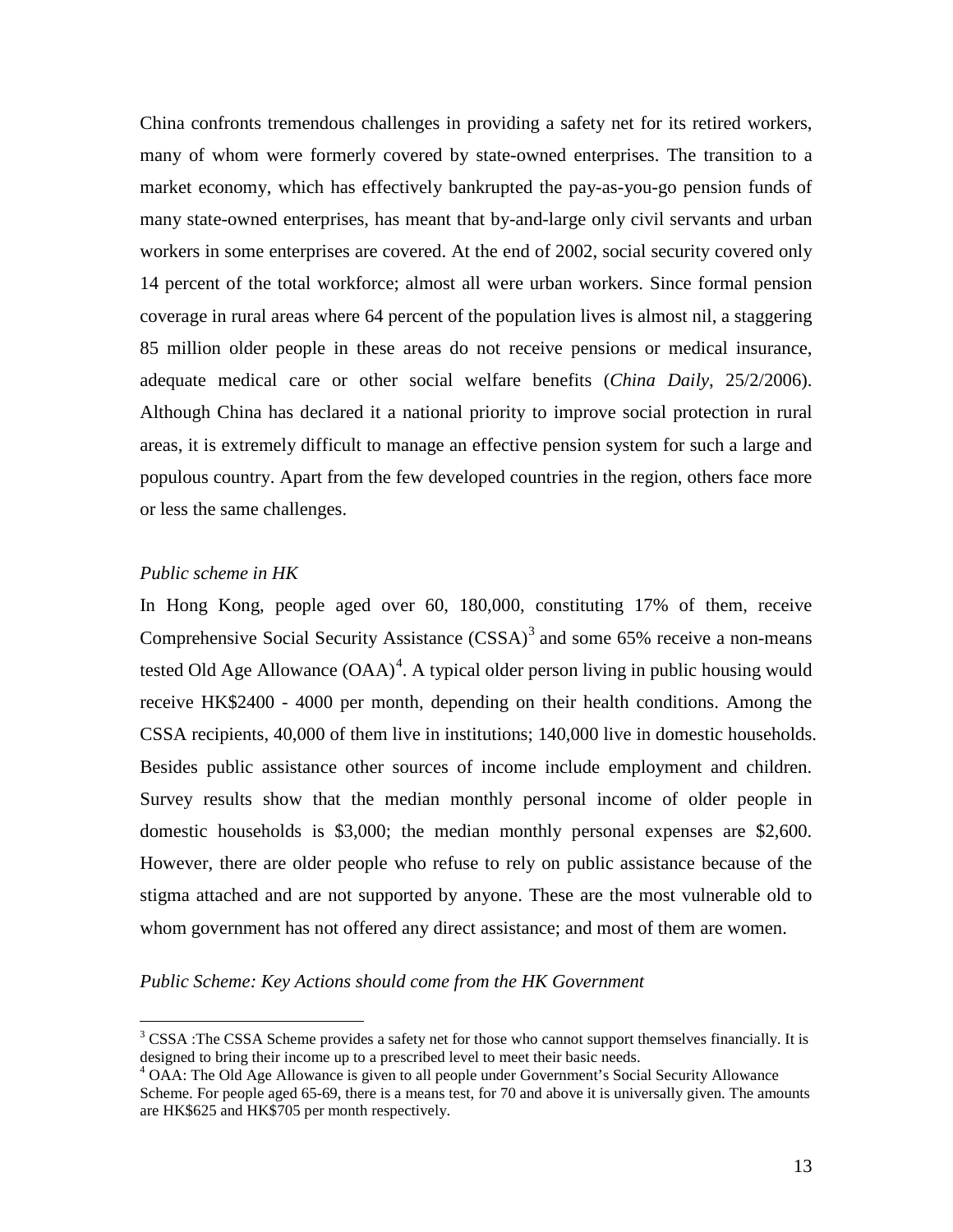- $\checkmark$  To establish mechanism to allocate CSSA to those in need (i.e. Means-tests on income, functional & ability tests, etc).
- $\checkmark$  To encourage people to save money for old age starting from young, especially women.
- $\checkmark$  To establish a poverty line to facilitate the proper allocation of CSSA and other forms of subsidies.
- $\checkmark$  To combine CSSA and OAA into one schemes with parallel assessments.
- $\checkmark$  To increase the qualifying age and encourage the need older women for CSSA
- $\checkmark$  To postpone the retirement age gradually from 65 to 75 or to no-age limits
- $\checkmark$  To promote optional and fractional employment in old age.

#### *Mandatory occupational scheme*

Public-private sector partnerships are becoming important in many countries for social protection (OECD, 2005). The need for the private sector to provide pensions for workers is increasingly being discussed in many Asian countries. For example, China is increasing its outsourcing of social security reserves to private industry and regulating private pension schemes in an attempt to achieve more adequate retirement benefits in an increasingly prosperous society. The Hong Kong MPF, which mandates contributions from employees earning over a certain threshold is, in effect, an outsourcing to private funds and investment managers of the government's compulsory retirement savings scheme. However, it will take many years to mature and actually benefit older people because as an individual savings scheme, it takes decades to accumulate sufficient funds. Over 60% of seven million populations are not entitled to any retirement protection and what is most serious is that over 90% of the old people do not receive any retirement payment. In addition, the MPF schemes do not protect any housewives of old age who are unpaid workers all along. Obviously, housewives' contribution does not yield financial rewards and they can merely depend on their family support.

# *Mandatory occupational scheme: Key Actions from the HK Government Need to be Done*

 $\checkmark$  To reform the MPF scheme through (1) changing the lump-sum benefit to scheduled withdrawal; (2) widening the contributory wage to make employees save effectively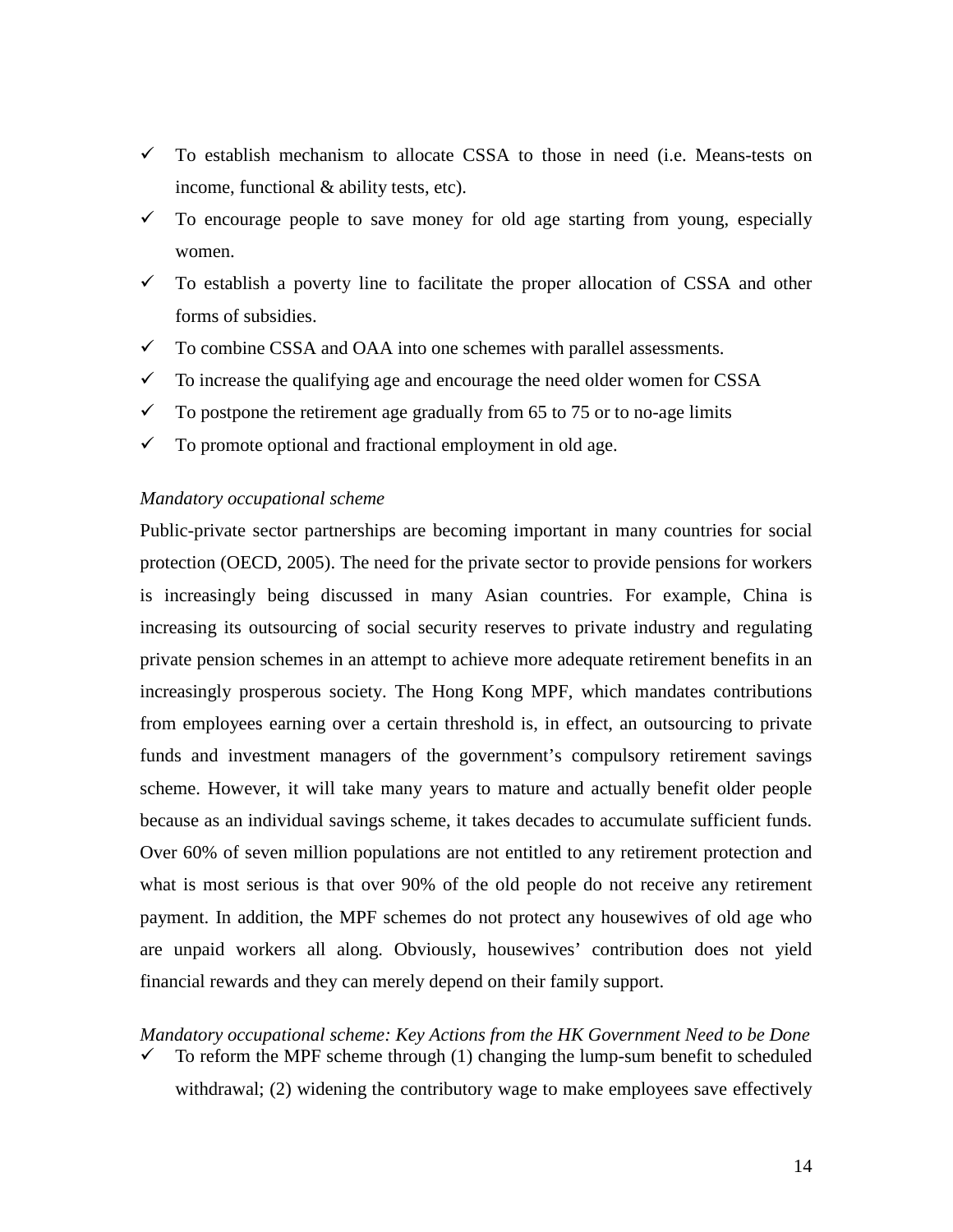for their retirement projection, and; (3) raising the contribution rate to reach the target replacement rate; *(4) expand job opportunities to older women*

### *Women as a caregiver, housewives are always suffered*

Although older women are often caregivers in the extended family, they receive less support for these roles, often being bound to them for life. For instance, among married older persons in Thailand, 71.2% of men, compared with 49.7% of women, nominated their spouse to be the main personal care provider (Knodel et al., 2005). Women are often disadvantaged due to a lack of education and their dependency on men for land and income. This puts them at great financial risk when their husbands pass away. Since education plays a major role in determining a person's utilization of available services, especially in rural areas, the isolation (Cheng & Chan, 2006c; Sorkin, Rook, & Lu, 2002) and lack of formal support places widows at increased risk for health and cognitive deterioration (UNESCAP, 2002b).

#### *Support for carer/housewives: Key Actions from the HK Government Need to be Done*

- $\checkmark$  To provide caregivers' allowances
- $\checkmark$  To provide social protection for the housewives

# *Economic, Social and Political Participation: Need more job opportunities, skill training to the older women*

Older women with lower education do not always actively engage in economic participation. Older men with high economic participation which could improve the financial health of the economy and the individual, but it also provides meaningful roles and a sense of identity to elders (Heller, 1993). Men as a breadwinner can contribute directly in terms of economic earning or income generation and also indirectly, by providing family care, freeing younger people to work or by taking on a wide range of voluntary activities.

An important issue in the employment of older women is their lack of skills and training in the face of ever-changing job environments. A bias against older employees makes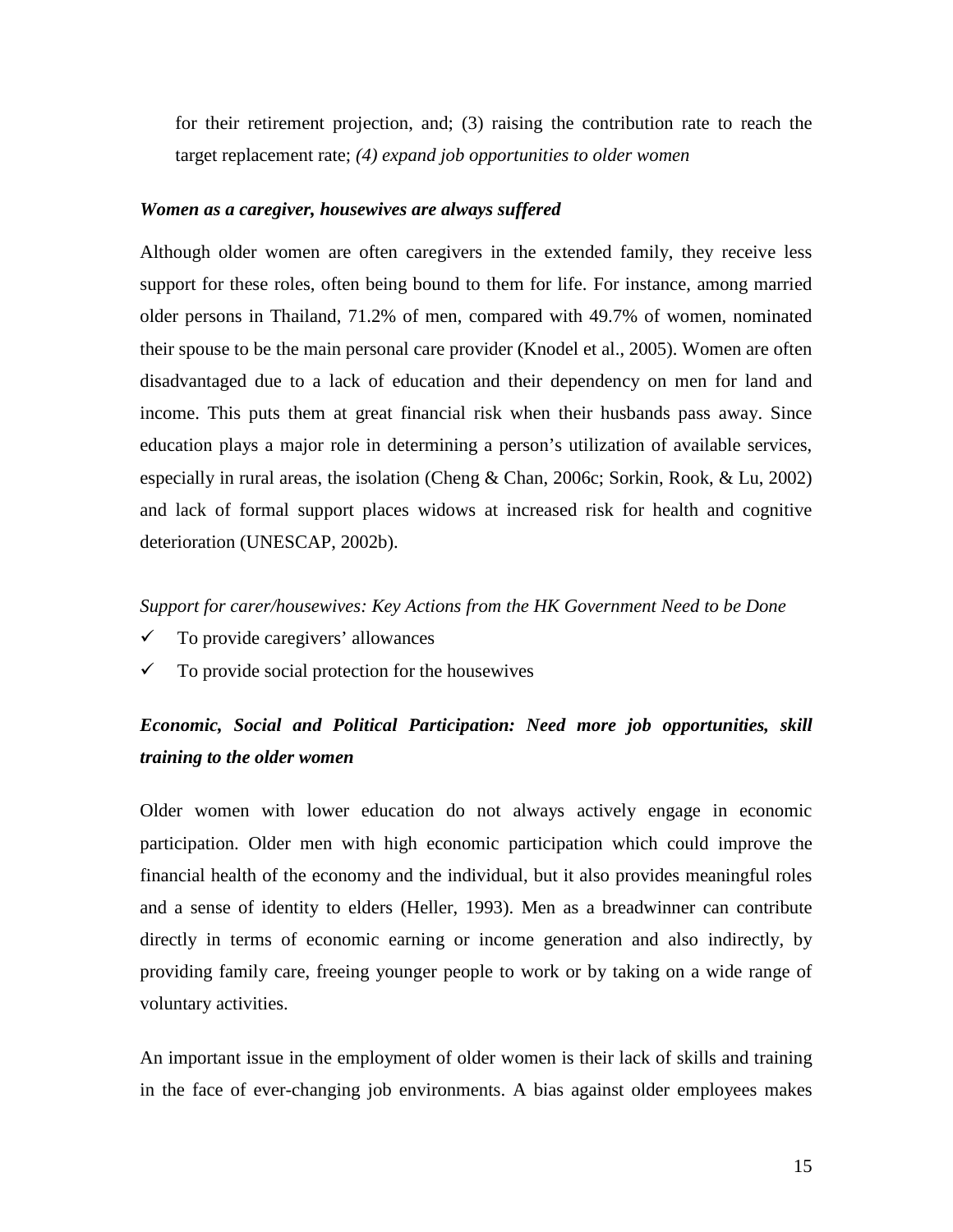training or retraining rare in developed countries in Asia. As a result, there is a tendency for many older persons, especially women to be relegated to unskilled or semi-skilled tasks if they wish to remain working, often due to seemingly outdated skills, or sometimes even basic literacy (Chan et al., 2003). Productive ageing will become a future employment trend only if older professionals maintain or upgrade their skills through working or volunteering.

The majority of the older women engage in unpaid volunteer work. With the future elderly being more educated, we are likely to see an increase in the number of older people who desire to engage in volunteer work or continue to contribute in other ways to society (Cheng et al., 2004; Chou, Chow, & Chi, 2003). This will include participation in civic and political affairs. We expect to see elderly women in the region become more politically active and influential, as they comprise a larger segment of the population.

### *Labour Force Participation: Key Actions should come from the HK Government*

- $\checkmark$  To research into reasons for late marriage and avoiding to have children, as well as feasibility and consequences of importing young labour
- $\checkmark$  To encourage old age, especially elderly women or ageless employment through doing social enterprise or being as a carer.
- $\checkmark$  To encourage healthy middle-aged people not to retire early and to prepare well for old age.
- $\checkmark$  To implement preventive measures to deal with women poverty.
- $\checkmark$  To provide skill training, e.g. health care worker, for women or older women

# **PA-III. Ensuring and Enabling a Supportive Environment in Social Protection Perspective**

One point made in the meetings that produced the Shanghai Implementation Strategy was that the elderly in the Asia-Pacific region are frequently relatively illiterate, politically passive and extremely obedient to authority. Thus, policies should aim at ensuring a supportive environment for frail persons, most likely older women, who do not make demands; and enabling a supportive network allowing them to live in places of their own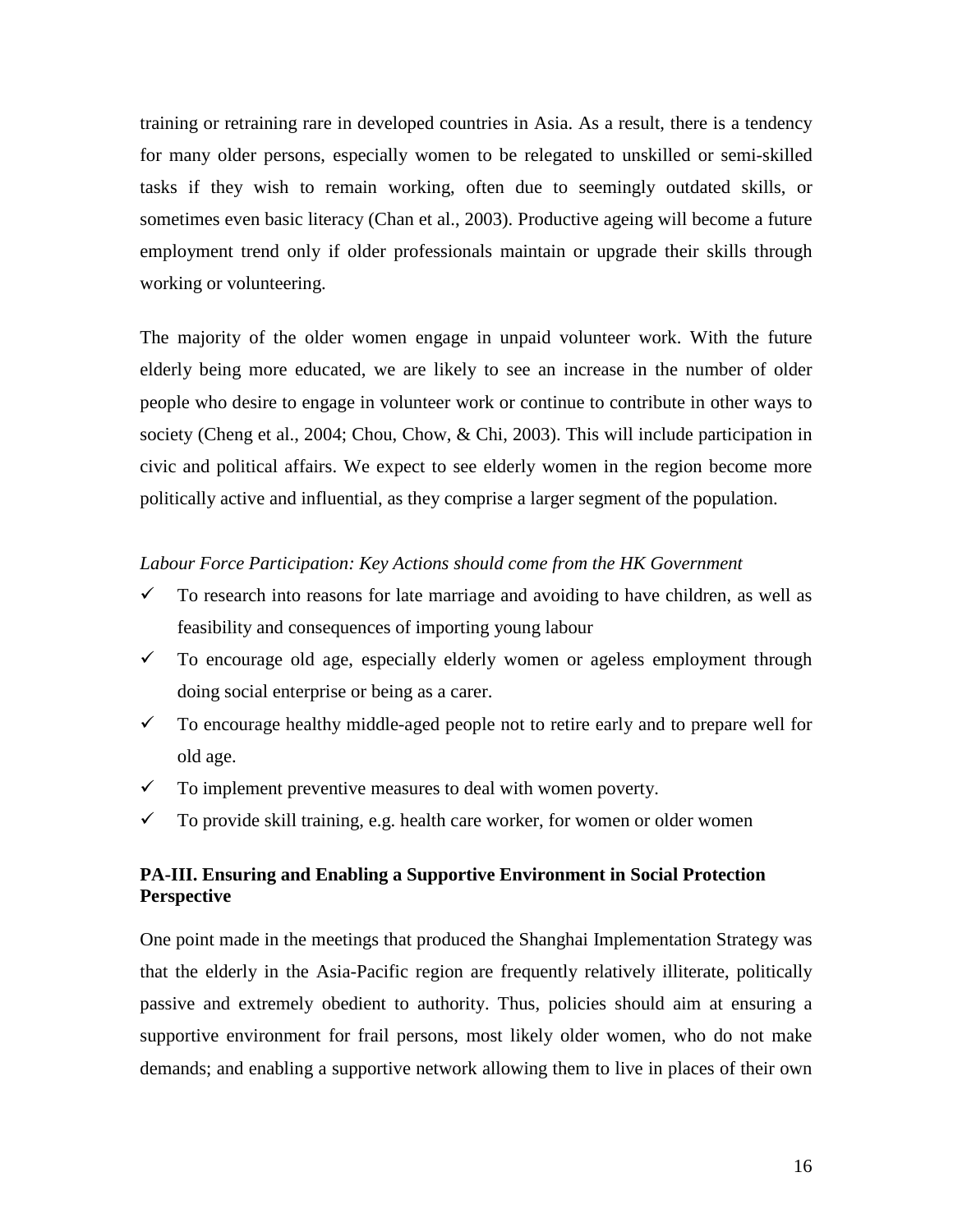choice. As a result, the concepts of "aging in place" and enabling independent living have become the core basis of policy making which is the same in HK.

#### *Older women and the families and communities support*

Aging in place emphasizes the importance of strategies that make it possible to support older people in their homes and communities (Ball et al., 2004). At the same time, it should be a matter of choice for older people and should not be mandatory. In encouraging home-living, even with degrees of frailty, society must foster familyoriented care-giving, because home care is less expensive and safer than institutional nursing care. Since Asian family values remain strong in many countries, it has been observed that aging in place should become an explicit policy, as it is in Hong Kong, along with community care programs.

Governments have an important role in providing a conducive environment for elderly women. For example, the Elderly Commission promoted the active ageing (especially target for women caregiver's) through different intergenerational and neighborhood support projects. Older women are the majority participants in the projects.

#### *Older Women & the Families: Key Actions should come from the HK Government*

- $\checkmark$  To provide a wider range of activities and choices to satisfy the wide range of needs of older women, e.g inter-generational project
- $\checkmark$  To develop an elderly abuse report mechanism
- $\checkmark$  To focus on major areas, namely safety (emphasis on family violence against women); nurturing family (emphasis on quality parenting education); gender awareness, amongst other on-going initiatives.
- $\checkmark$  To promote thematic (educational) travel for older persons.
- $\checkmark$  To encourage the design of games and recreation as a platform for intergeneration interactions.
- $\checkmark$  To encourage older women to take initiatives in planning and designing for their own recreational and cultural activities, rather than perceiving themselves as passive service recipients.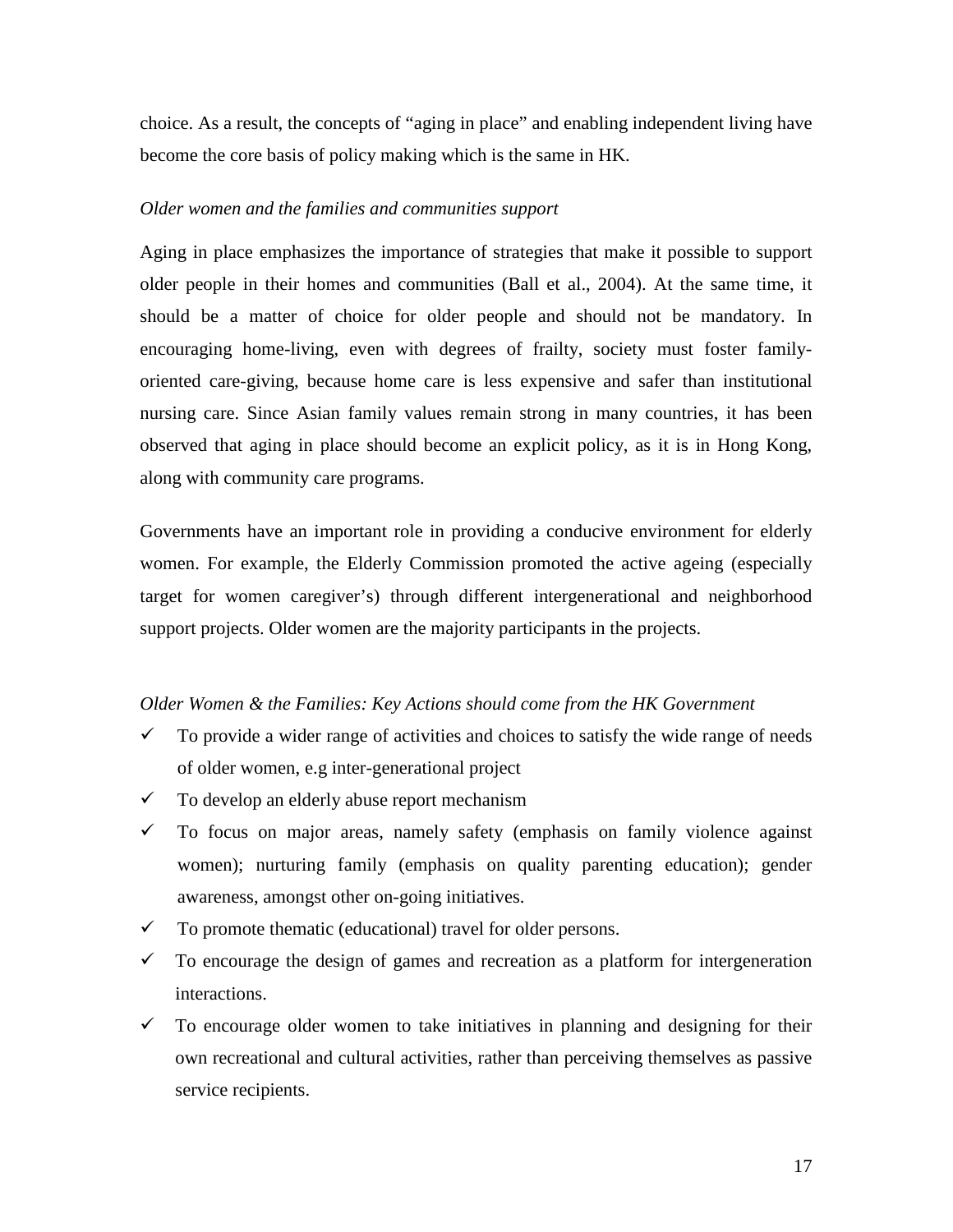$\checkmark$  To encourage and register older volunteers, making volunteering a fun activity.

#### Older women and caregiver

Informal caregivers are usually women who are family members, neighbors or friends who perform the tasks voluntarily. The level of care provided by these people is often viewed as basic and non-professional. However, in reality these people could be highly skilled and reliable (for example, capable of providing diabetes injections, or having the skills to care for demented parents). Using examples found in some Western countries, Australia and Singapore have begun to provide training for informal caregivers and to develop a system for recognizing their contributions, so that they can serve not only their relatives but also others when their skills are formally recognized. The obvious advantage of this approach is the development of a trained workforce that compliments chronically scarce and expensive formal caregivers such as nurses, and occupational and physiotherapists.

#### *Role and Support for the Carer: Key Actions should come from the HK Government*

- $\checkmark$  To provide measures to recognize the contribution of carers.
- $\checkmark$  To provide trainings at different levels to carers. Carers are required to learn and master different skills and knowledge necessary to provide quality care to older people at home; skills such as basic nursing, physiotherapeutic skills are required. These trained skills could be reference to the qualification framework.
- $\checkmark$  To provide financial aids to the carers in support of their daily activities and extra medical fees for their family members.

# **PA-II. Advancing Health and Well-being into Old Age in Health Securities Perspective**

#### *Provide free coverage of the Preventive and Primary Healthcare for the older women***.**

It is widely recognized that preventive and primary healthcare are the best strategies for dealing with the health challenges of aging, especially in developing countries (World Health Organization, 2004). In the long run, a commitment to health care also means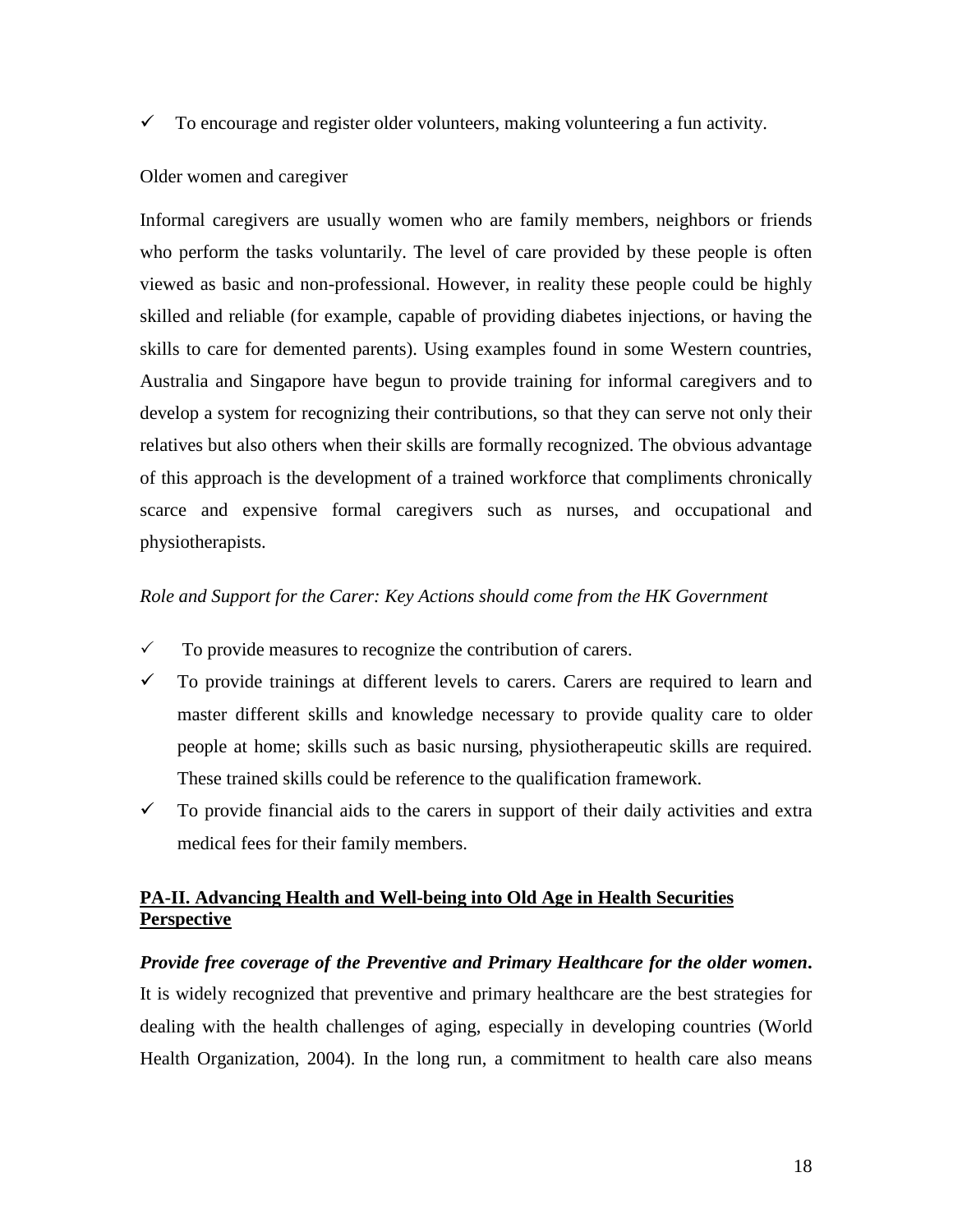extending free coverage to all generations, a goal that might be more distant for developing countries still coping with how to provide basic healthcare.

In HK, older women enjoy equal access to health facilities and services as any other person in the community. Though women live longer than men, they are the one who suffer much chronic illnesses. Gender-sensitive services geared to the presentation and management of chronic diseases such as heart disease, diabetes, arthritis and Alzheimer's disease. The department of Health set up elderly health services in 1998 to enhance primary health care for the elderly; improve their self-care ability, encourage healthy living and strengthen careers' support so as to minimize illness and disability. 18 Visiting Health Teams (VHT) were set up which to promote healthy ageing and offer professional advice to service providers, provide support and training to carers, and provide vaccinations for elderly people living in residential care homes and 18 Elderly Health Centre (EHC) address to tie in with the 18 administrative districts in HK. In 2001, a total of 42, 410 elderly were enrolled in EHC, of which 65% were women. Talks and support groups or skills training, addressing various health problems including those specific to, or more common among women such as 'breast and cervical cancer', 'osteoporosis' and 'urinary incontinence'.

#### *Health Care and Personal Care: Key Actions should come from the HK Government*

- $\checkmark$  To establish health promotion education programmes, specific for the older women, in all districts.
- $\checkmark$  To promote the importance of family care and the responsibilities of younger generations to take care of older people and vice versa.
- $\checkmark$  To develop the community-based integrated services through strengthening collaboration with other community-based health care providers, including Government, NGOs and private sector (e.g. estate doctors)
- $\checkmark$  To support carers in supporting those under their care.
- $\checkmark$  To eliminate discrimination against women in the field of healthcare in order to ensure, on a basis of equality of men and women, access to healthcare services, including those related to family planning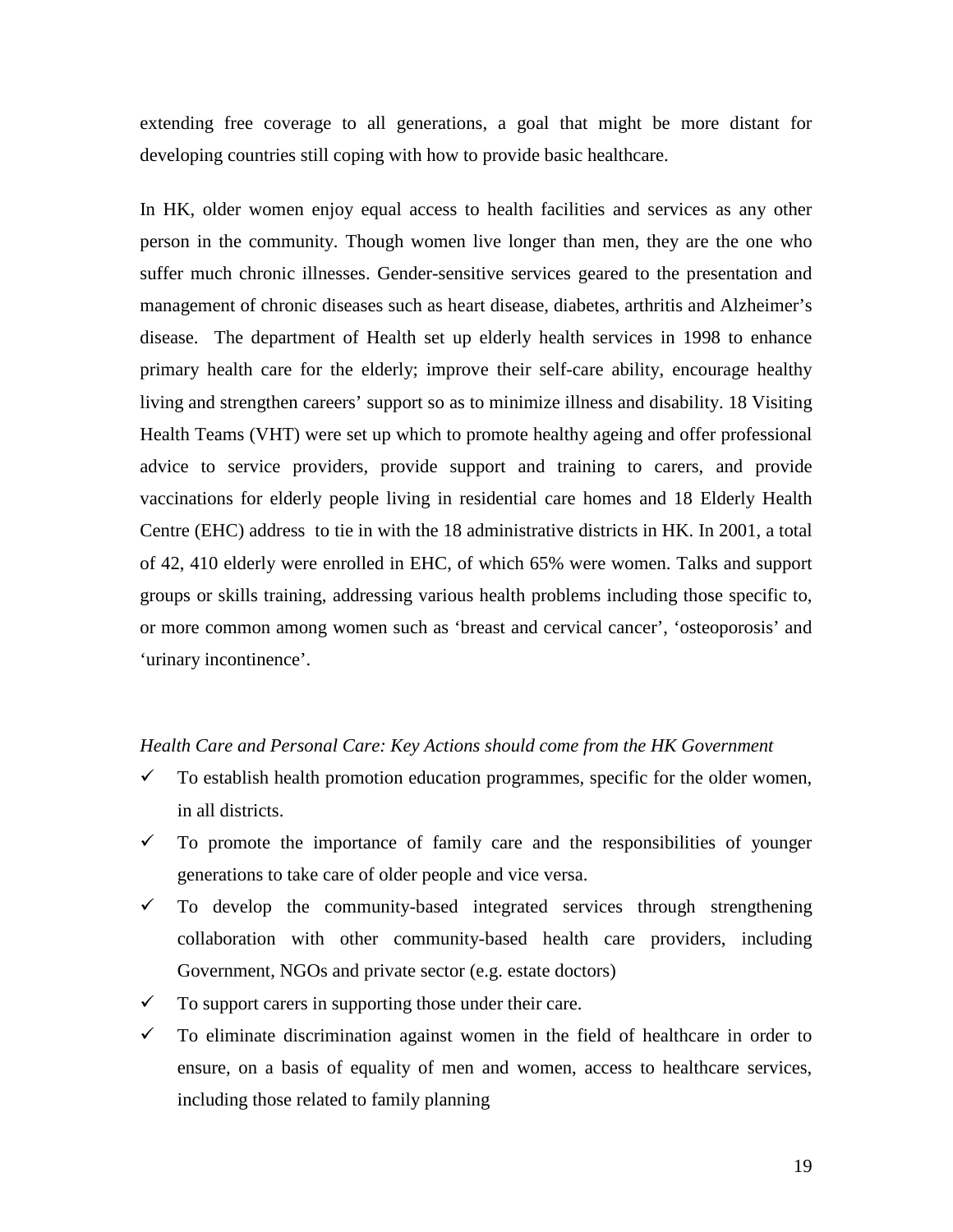$\checkmark$  States parties shall ensure to women appropriate services in connection with pregnancy, confinement and the post-natal period, granting free services where

#### *Cost drivers in health and social welfare*

Rising costs, however, have created financial burdens for all healthcare systems. For example, in China, which was once regarded as having an exemplary healthcare system for a low-income agrarian society, access to healthcare has degenerated considerably since the early 1980s at the same time as costs have soared (Kaneda, 2006). A system that once relied heavily on public subsidies and provided egalitarian access to basic healthcare has shifted to a market-oriented system that depends heavily on private funding and is characterized by excessive fees and exorbitant costs charged by healthcare providers. Rising out-of-pocket costs prevent many Chinese from seeking care and have resulted in wide disparities in access to healthcare. These trends have been of particular concern to elderly women, who often have greater healthcare needs yet fewer means and who also make up a larger proportion of the rural population than do the young.

Financing healthcare is a major issue faced by all countries with an aging population. Elderly women who normally live longer are often suffering from general poor health or disabilities over long periods, increasing the overall need for healthcare. This, in turn, puts financial pressure on pensions and health-insurance systems. The problem in the region is that population aging often comes before enough wealth can be accumulated for public assistance. Thus, many governments are only able to provide acute hospital care in cities.

# *Cost Drivers in Health and Social Welfare: Key Actions should come from the HK Government*

- $\checkmark$  To manage effectively the costs of personal emoluments in the total healthcare budget.
- $\checkmark$  To reallocate the healthcare resources to strengthen the provision of preventive and rehabilitative care to older women.
- $\checkmark$  To use step-down care for low level needs.
- $\checkmark$  To upgrade the standard of the private residential homes by enforcing service quality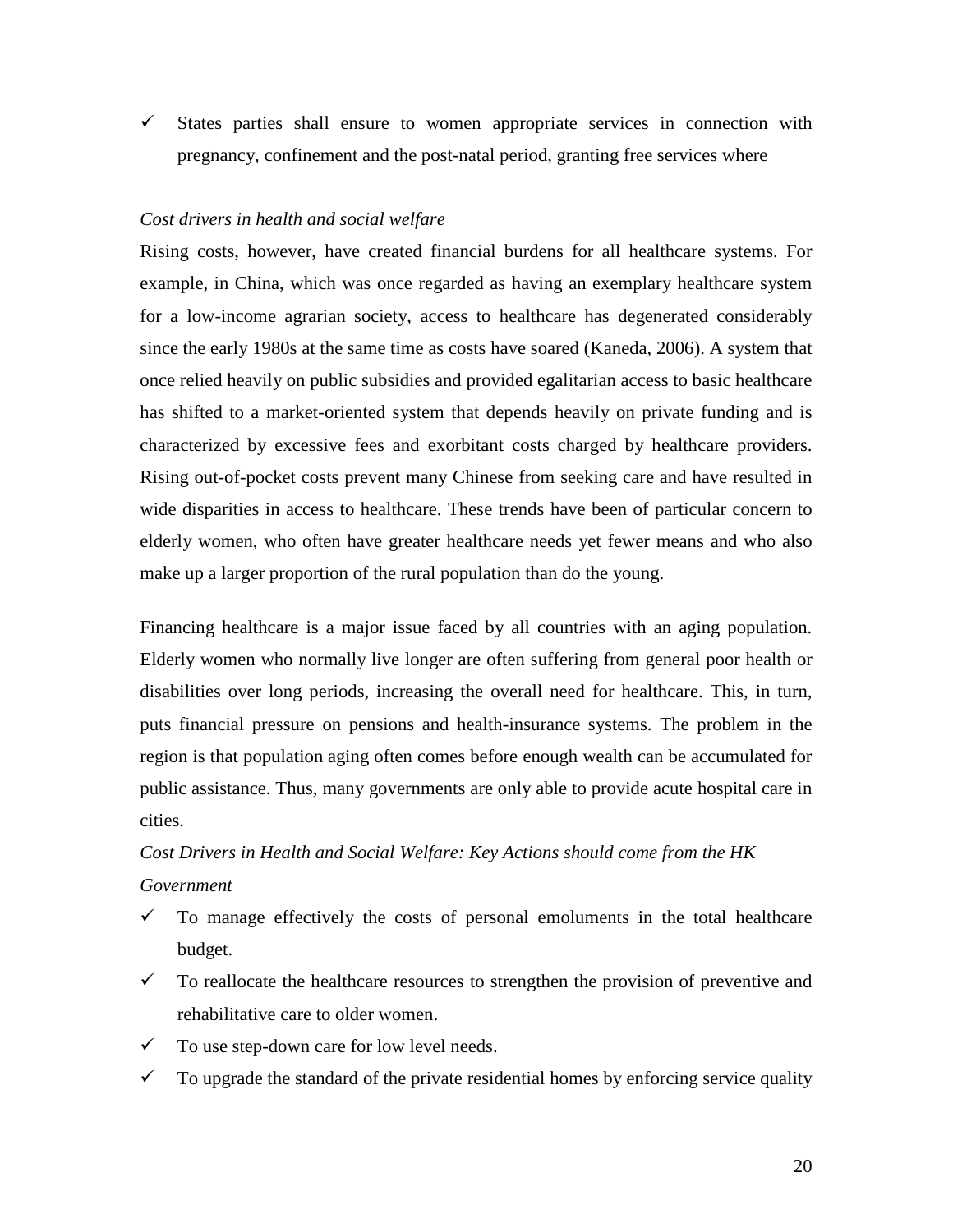standards on the one hand, and by purchasing places from quality homes on the other.

- $\checkmark$  To promote public-private partnership in care, so that private sector could become providers for health and social care.
- $\checkmark$  To consider health and long-term-care insurance as means to raise revenue for long term care.
- $\checkmark$  To continue integrated and one-stop services in health and social care.
- $\checkmark$  To encourage older and younger persons to be volunteers in healthcare and social welfare settings.

#### *Older Women and Long Term Care*

A major challenge for Asia will be the huge number of older people, mostly women, with extreme dementia (Graham et al., 1997; Zhang, 2006), a condition that often requires institutionalization (Magaziner et al., 2000; Woo, Ho, Yu & Lau, 2000). Over 60% of residents in long-term care institutions suffer from dementia (Matthews & Dening, 2002), and research shows that early institutionalization is also associated with mortality for those with dementia: The earlier the institutionalization from onset, the shorter the survival time, except when the dementia has progressed to a very late stage (McClendon, Smyth, & Neundorfer, 2006). Nevertheless, care in the community is exceedingly demanding, an often round-the-clock task for family caregivers. In Hong Kong, about two-thirds of institutionalized older people have consulted a doctor once in the previous month of survey. 78% used public western medicine service. 42% of older people aged over 60 who live in domestic households have had one doctor consultation in the previous month, 72% used public western medicine service which is affordable at the point of entry. One-third of the institutionalized older people have been admitted to hospital at least once in the past 12 months. 15% of the older people who live in domestic households have been admitted to hospital at least once in the past months. Surveys show that women are less aware of age-related physical conditions, such as osteoporosis and other menopause linked illnesses.

Community-based long-term care for older people in China, both informal and supported by local governments, has begun to emerge, especially in urban areas (Wu et al., 2005;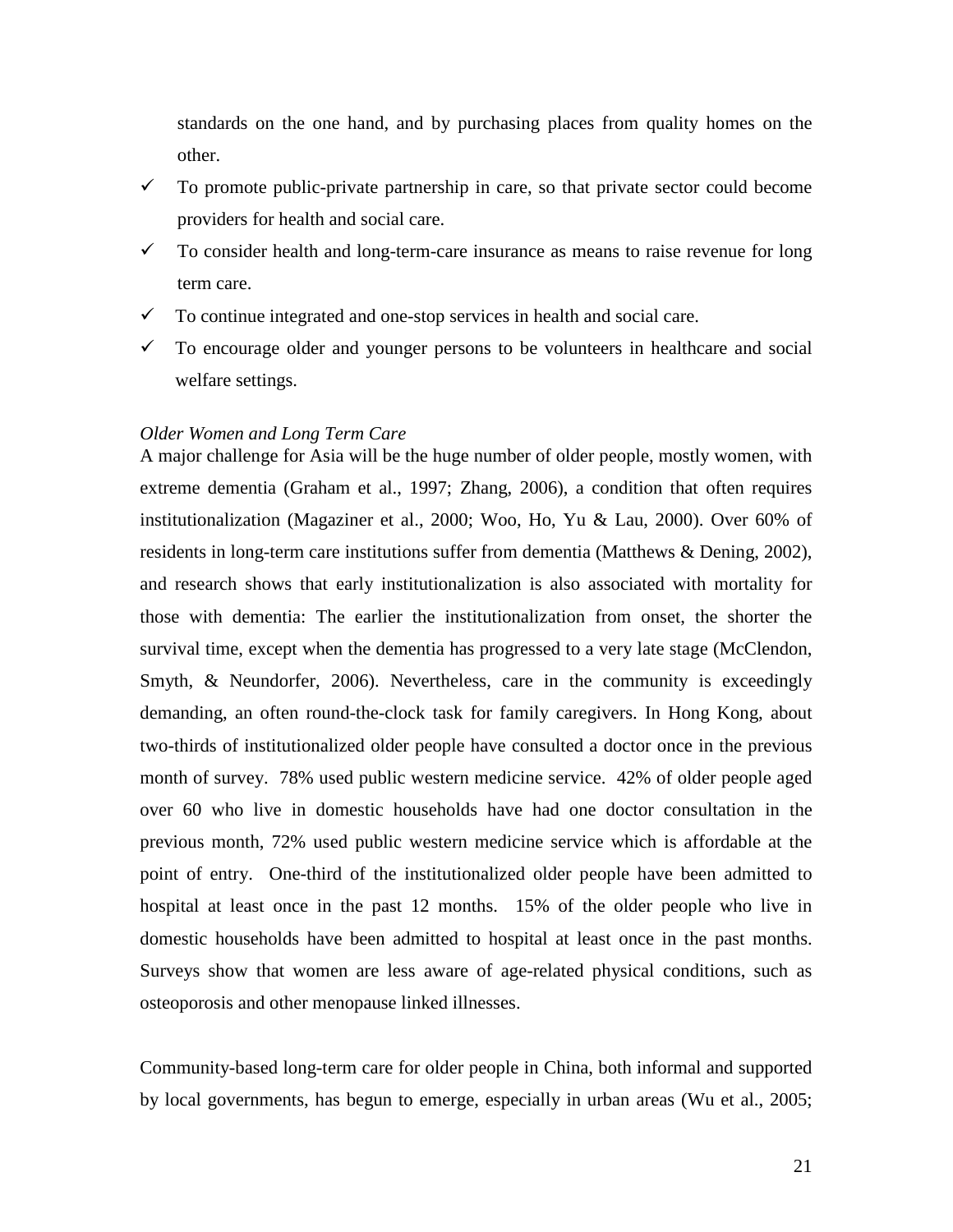Zhan et al., 2006). However, the lack of a trained workforce for elderly care is a crucial factor in the development of China's long-term care (LTC) system. While some local and other agencies are providing basic training for laid-off workers, there is a need for more in-depth training programs offering a broader range of care-giving skills. China also recognizes the need to develop undergraduate programs in geriatric medicine and plans to establish more geriatric hospital units (Kaneda, 2006). In Hong Kong, about 40%, i.e., 23,000, of institutionalized older people are unable to perform five to six items of Activities of Daily Living<sup>[5](#page-22-0)</sup> (ADL – including transferring between a bed and a chair; mobility; dressing; eating; toileting and bathing) independently. About 94% of the older people who live in domestic households are able to perform all ADLs independently. Majority of them do not have Instrumental Activities of Daily Living (IADL – including meal preparation; ordinary house work; managing finance; managing medications; phone use; shopping and transportation) impairment.

When those who live alone are surveyed on the intention to move into institutions, 97% of the older people in the community indicate negative response. Similarly, old women express a wish to stay at their own homes for as long as possible.

In addition, over 70% of carers are women and a sizable proportion is either wives or daughters.

*Older Women and Long Term Care: Key Actions should come from the HK Government* 

- $\checkmark$  To increase the number of private homes and residential homes for responding the demand of the elderly
- $\checkmark$  To conduct public consultation on health care financing, especially for older women

#### **PA-IV. Implementation: Appraising National Capacity**

As with any initiative, producing policy documents and forming national bodies for program coordination will not automatically guarantee success in implementing the Madrid Plan. A government needs to allocate sufficient resources and have the political will to see that policies are effectively implemented (United Nations, 2006). Given the

<span id="page-22-0"></span> $<sup>5</sup>$  ADL: These are tasks performed every day by ordinary people, difficulty or disability in performing any</sup> one these predicts rapid decline in self-care ability.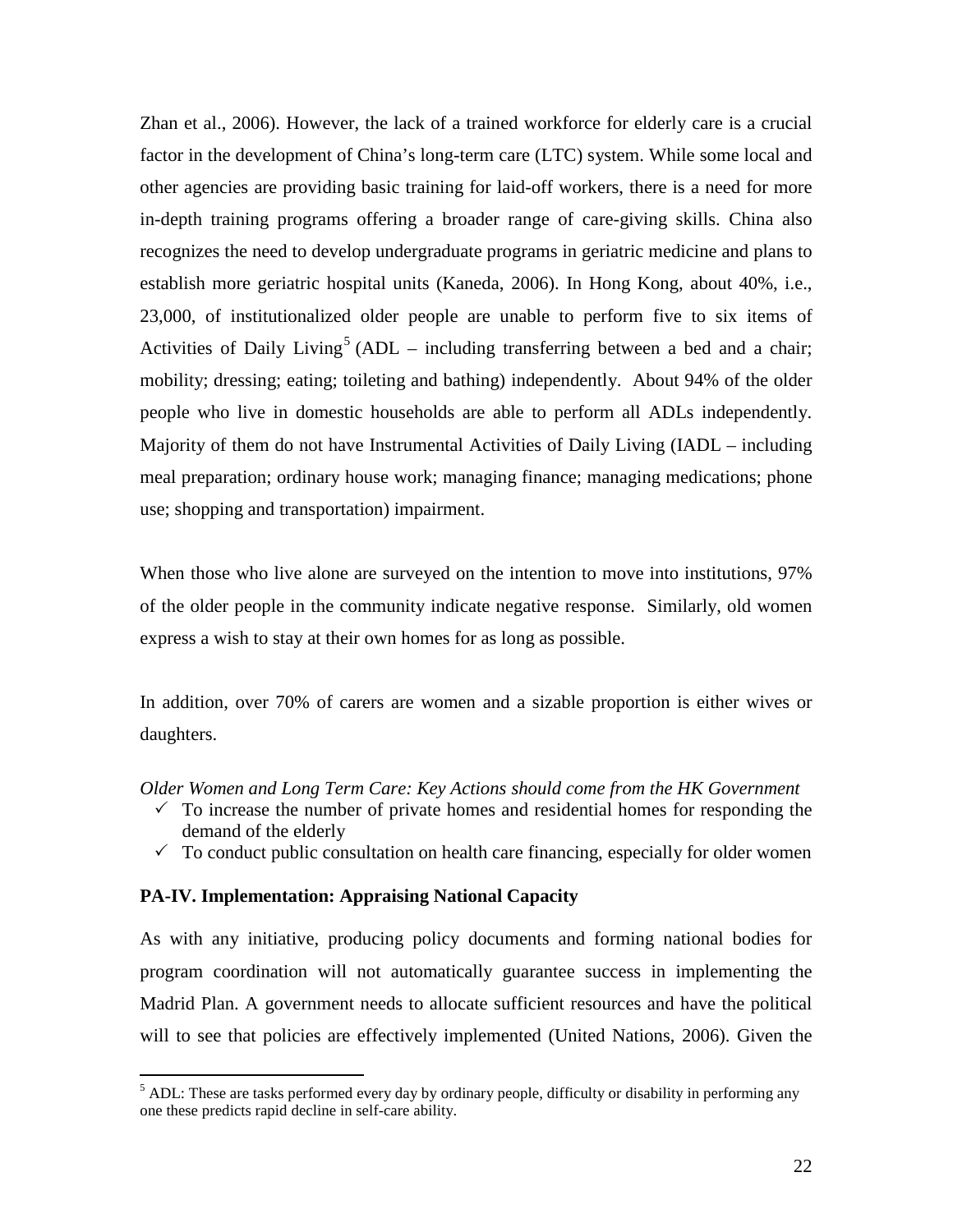fact that financial and human resources are major limitations, especially in developing countries, implementation of the Madrid Plan is at a rather preliminary stage in Asia.

According to the UNESCAP (2005) regional survey, four-fifths of the 20 respondent countries have established either a focal agency or a coordinating body to oversee issues related to aging. These agencies or bodies vary from more permanent government structures at the ministerial level to a single-agency or inter-agency committee on aging, or a branch/function of the social welfare department (for example, The Elderly Commission in Hong Kong, the Elderly Service Division of the Social Welfare Institute in Macao, and the National Working Committee on Aging in China). The wide range of coordinating bodies shows the different strategies used to tackle the needs of older people, but not specifically for the older women.

While most countries in the region have attached high priority to ageing issues at both national and international levels, a considerable number of countries have encountered difficulties in mainstreaming ageing into all relevant policy areas. Hong Kong has set up an Elderly Commission in 1997 and a Women Commission in 2001. Both Commissions are to provide advice to the Government of the HKSAR in the formulation of a comprehensive policy in caring for elders and women. For the Elderly Commission, the objective is to improve the quality of life of the elderly population and to provide them with a sense of security, a sense of belonging, a feeling of health awareness. For the Women Commission, it emphasized gender mainstreaming (See Appendix 2: Gender mainstreaming checklist in HK). The commission becomes a high level central body tasked with identifying women's needs and specifying, addressing all matters of concern to women. The commission plays a pivotal role by developing long term vision and important strategy for the development and advancement of women.

Though a set of accompanying guidance notes has been produced to familiarize officers with the concepts of gender mainstreaming, providing them with the necessary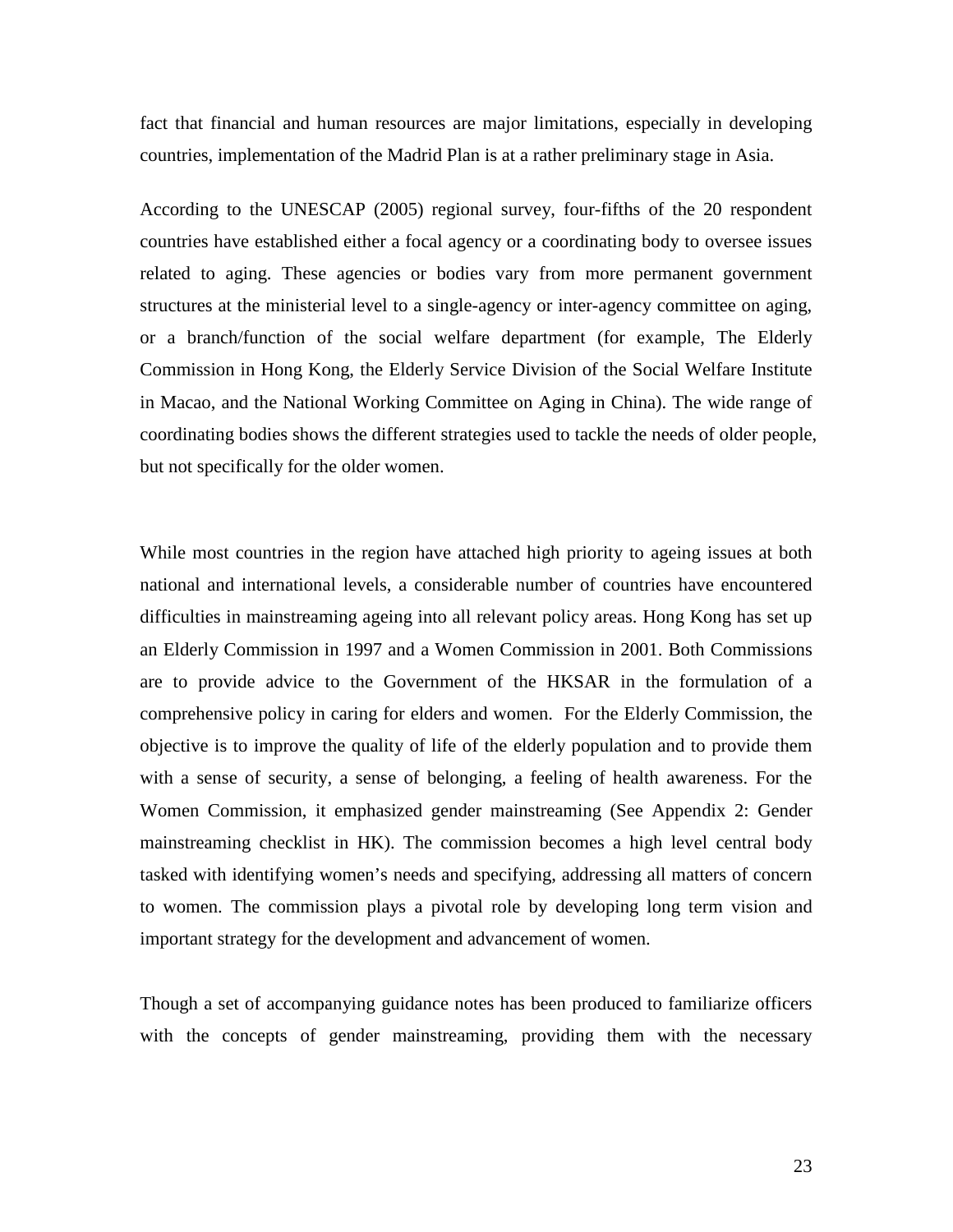background information for performing gender sensitive analysis, 13 policy areas<sup>[6](#page-24-0)</sup> or programs have been applying with the gender mainstreaming checklist, among them, with one policy area focus on elderly merely, that is the enhanced home and community care service for the elderly. In addition, with the above discussion, the older women were the group who can live longer, but may live alone and to suffer from more health problems in the future.

## *Implementation: Key Actions should come from the HK Government*

- $\checkmark$  Take population ageing and gender into account in relevant policy planning;
- $\checkmark$  Collect and utilize appropriate data to guide policy, in particular age- and genderdisaggregated data from censuses;
- $\checkmark$  Place emphasis on seeking ways to increase the efficiency of existing systems and open up new sources of revenue;
- $\checkmark$  Strengthen national capacity for policy making and implementation through the provision of training opportunities, technical assistance and advisory services on implementation;
- $\checkmark$  Promote inter-departmental collaboration within countries such that the policies in response to population ageing are able to adopt a holistic approach and be pursued in a coordinated way over a wide range of policy areas;
- $\checkmark$  Recognize and support the valuable contributions of older women, especially unpaid activities, such as care for family members, transmission of cultural values, household maintenance and voluntary services in the community, and view those as an integral part of national policies regarding resource mobilization;
- $\checkmark$  Promote the social, economic, political and cultural participation of older women through advocacy, educational activities, removing barriers, and encouraging representation of older persons and their representative organizations in decisionmaking processes on issues of their concern.

<span id="page-24-0"></span><sup>&</sup>lt;sup>6</sup> Including the health care reform, the enhanced home and community care service for the elderly, family education, the secondary school places allocation, the District Council review, the review of advisory and statutory bodies, IT education in the community, the design of facilities in public buildings, the provision of public toilets, major publicity campaigns of Information Services department, the publicity programme on electricity and gas safety, the review of composition of advisory committees of the Office of Telecommunications Authority (OFTA), and its consumer education programmes)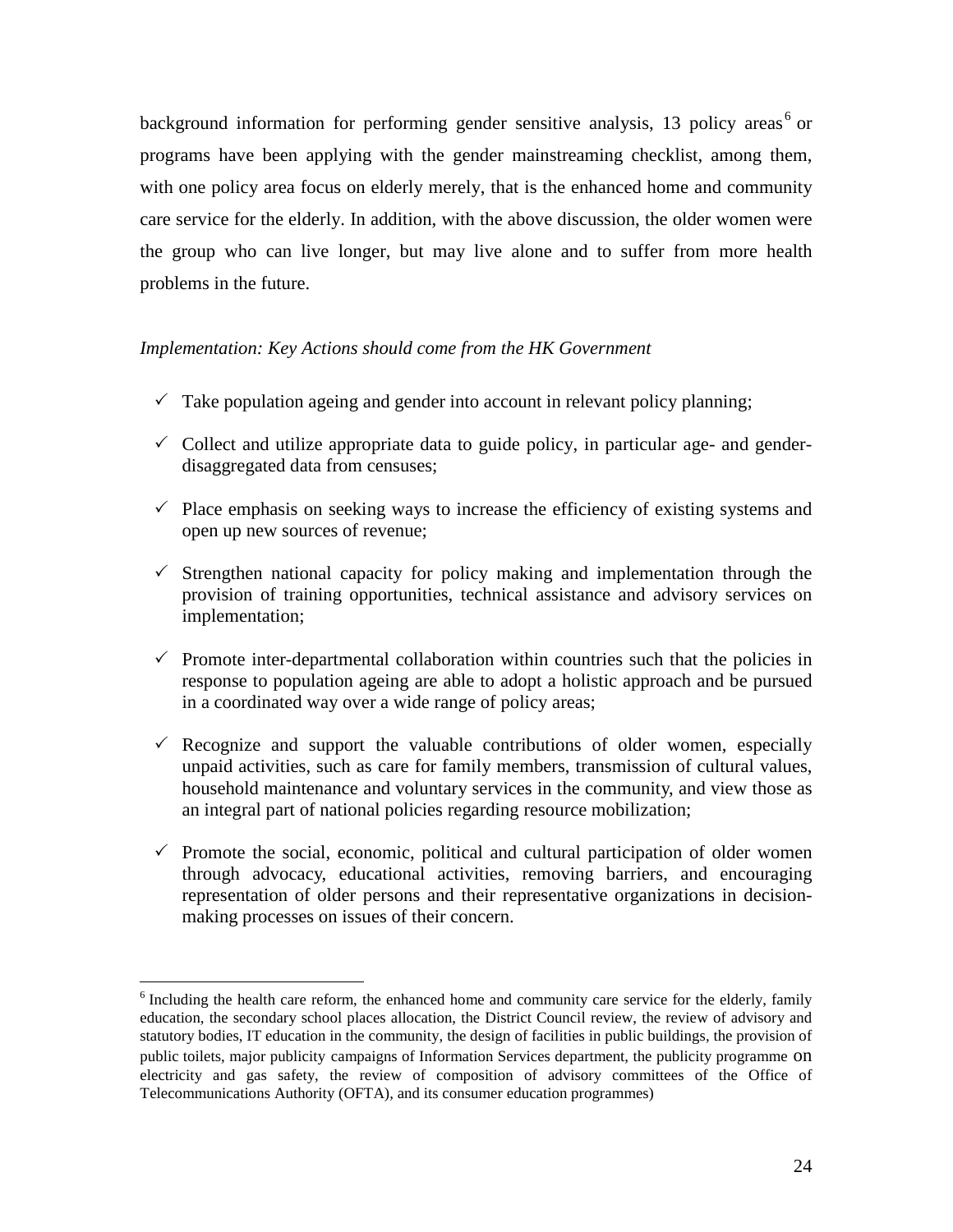Three-way partnership, including the Government, NGO and the private sector, is encouraged:

- $\checkmark$  To provide a conducive environment for all services providers, including Government, NGOs and private, to work together for the maximum benefits for older people.
- $\checkmark$  To encourage constructive competition among services providers.
- $\checkmark$  To adopt service quality as more of a criterion than pricing in public services bidding
- $\checkmark$  To identify three-way partnership by setting up a district level committee consisting of Government, NGO and private sector representatives (e.g. Ageing Partnership Forum) for rolling out partnership programmes
- $\checkmark$  To partner with different sectors, including women's group, other non-governmental organizations (NGOs), schools, business sector and academics, in taking forward the various initiatives, for example, A Capacity Building Mileage Programme (CBMP)—Women Empowerment ) It is a large-scale, flexible learning programme tailored to the needs and interests of women, incubated by the women commission and developed in partnership with the Open University of HK and the HK Commerical Radio. The total number of enrolments is 3480, which exceeds the first year target of 2100.

When discussing about a gender responsive policy, the government should have an overall policy framework with both gender and ageing perspective.

## *Overall*

- $\checkmark$  To instill among members of the community a shared responsibility to care for each other.
- $\checkmark$  To establish a partnership relationship between Government and citizens.
- $\checkmark$  Ensuring and enabling a supportive environment
- $\checkmark$  To establish an enabling and supportive environment for those who provide and require care.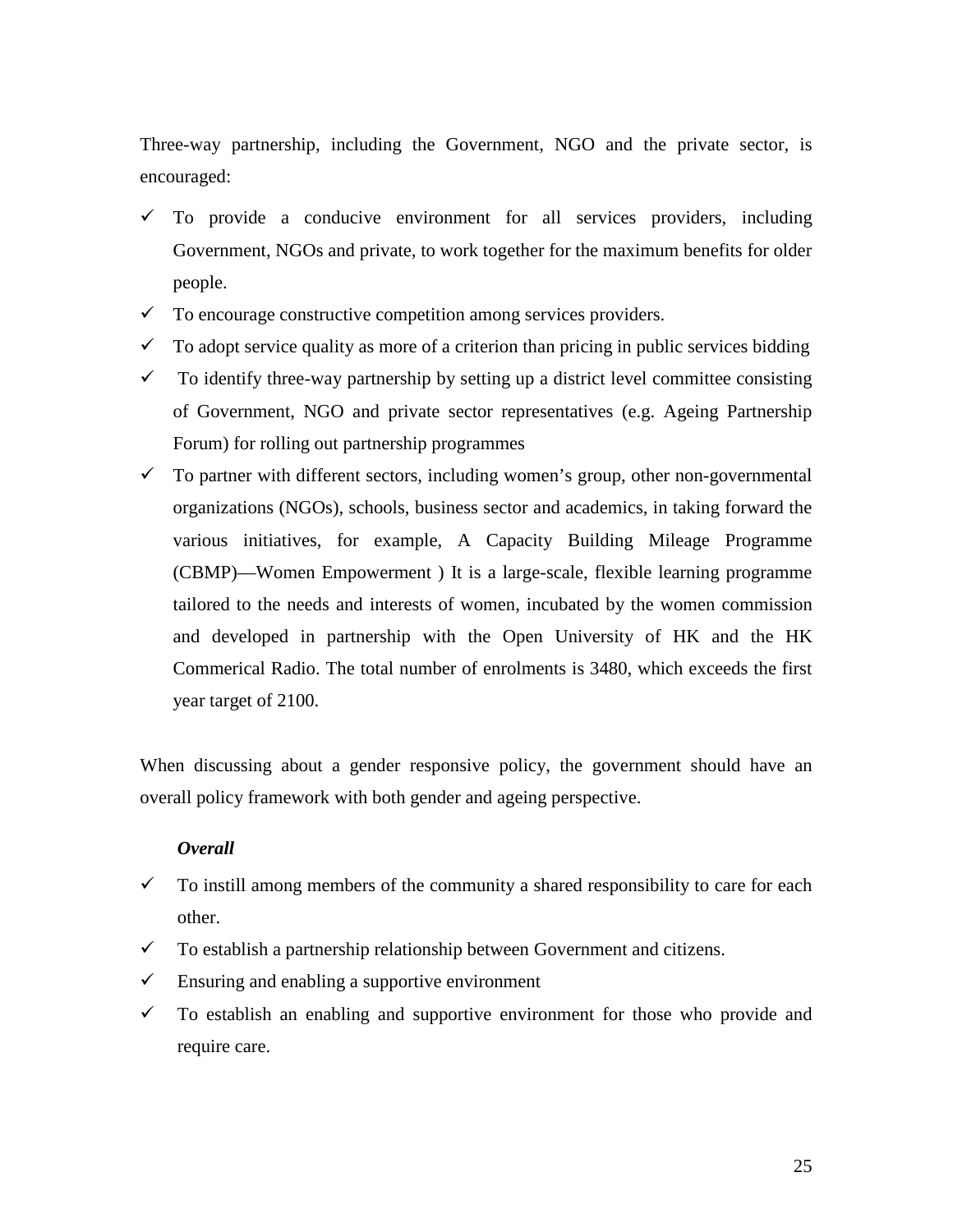# *Social Protection: Developing older persons*

- $\checkmark$  To establish a focal point on ageing and gender issues (e.g. Elderly Commission and Women Commission) incorporated with the authority to co-ordinate all relevant departments and to mainstream ageing into all policy domains.
- $\checkmark$  To establish a better planning for integrated and coordinated services.
- $\checkmark$  To establish policy initiatives for active ageing.

# *Health Securities: Advancing health and well-being into old age*

- $\checkmark$  To improve health and well-being throughout life and into old age in a gender perspective.
- $\checkmark$  To prevent ill-health and disability, encourage self responsibility and selfmanagement in health.

## *Monitoring, implementation and outcomes*

- $\checkmark$  To research into all areas least known about the impacts of a feminized ageing population.
- $\checkmark$  To build an evaluation mechanism in the service delivery process.
- $\checkmark$  To establish outcome indicators for services, and agreed by all stakeholders including users.
- $\checkmark$  To collect service data from a wide range of sources, establish a service data bank for monitoring of service consumption and utilization.
- $\checkmark$  To encourage a wide range of collaboration with three-ways partnership between Government, NGOs and private sector.
- $\checkmark$  To establish and promote channels for feedback on services especially for user advocates, practitioners and service users.

# **4) Conclusion: Learning from the Example and Looking Ahead to Build a Better System**

In echoing the Chief Executive of HKSAR directives and strategies endorsed in UN ESCAP papers, the following principles are the backbone of the ageing policy, especially in Social Protection-Health Securities for older women in Hong Kong: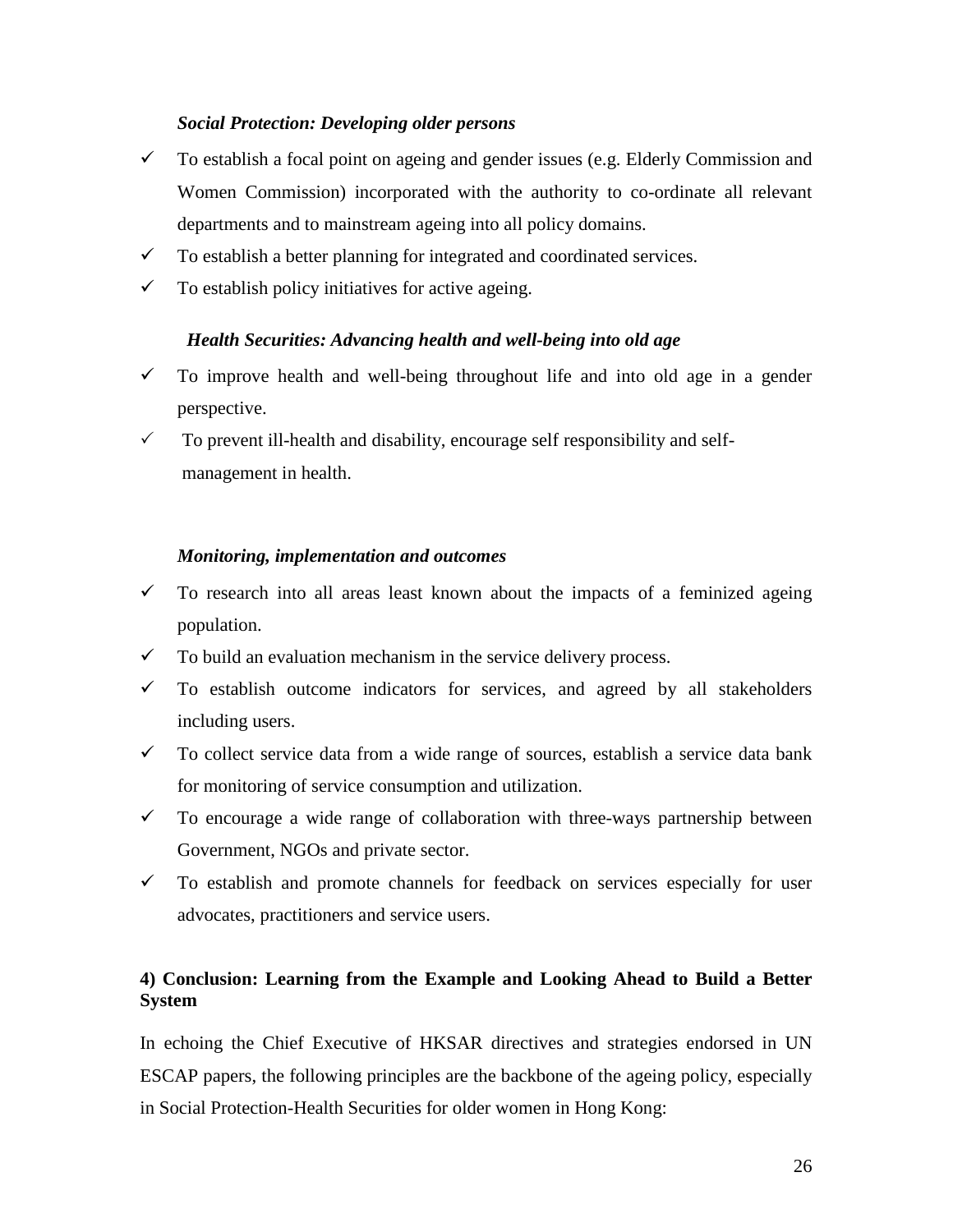(1) *Ensuring and enabling a supportive environment in Social Protection Area*: Policy initiatives should address care for all ages rather than focusing separately on the issues of care for children, care for older persons, and care for those with disabilities; what is good for the older women should be also good for all ages. Policy should not just aim at those with disabilities; it should also enable and support those who are still able to fully contribute physically and mentally.

(2) *Developing older women in Social Protection Area:* As healthier and better educated older women become more prevalent in future decades, they shall be a valuable resource for the community. If they could continue to participate in all aspects of community life, paid or voluntary, they will contribute to their own active ageing, reducing the financial burden on service provision, allowing services to concentrate on benefiting those most in need; and also combat negative stereotypes of ageing. To help them become better volunteers or community participants, the government should encourage lifelong learning and facilitate older women in developing their potential.

A mainstreaming strategy is also mandatory to prevent age from having a negative impact on employment and other areas. It should encompass positive measures such as lifelong learning, training and job redesign as well as legislation. The government has to take a lead in the promotion of active ageing; for example, policies on gradual and flexible retirement, pensions, and social security, and educational campaigns against ageism.

The government should also improve better planning and delivery of services for older women; improve access to and sharing of information for planning purposes; increase community awareness of ageing issues; improve the planning process that supports the development of residential care homes; improve the capacity of service providers to identify areas for development.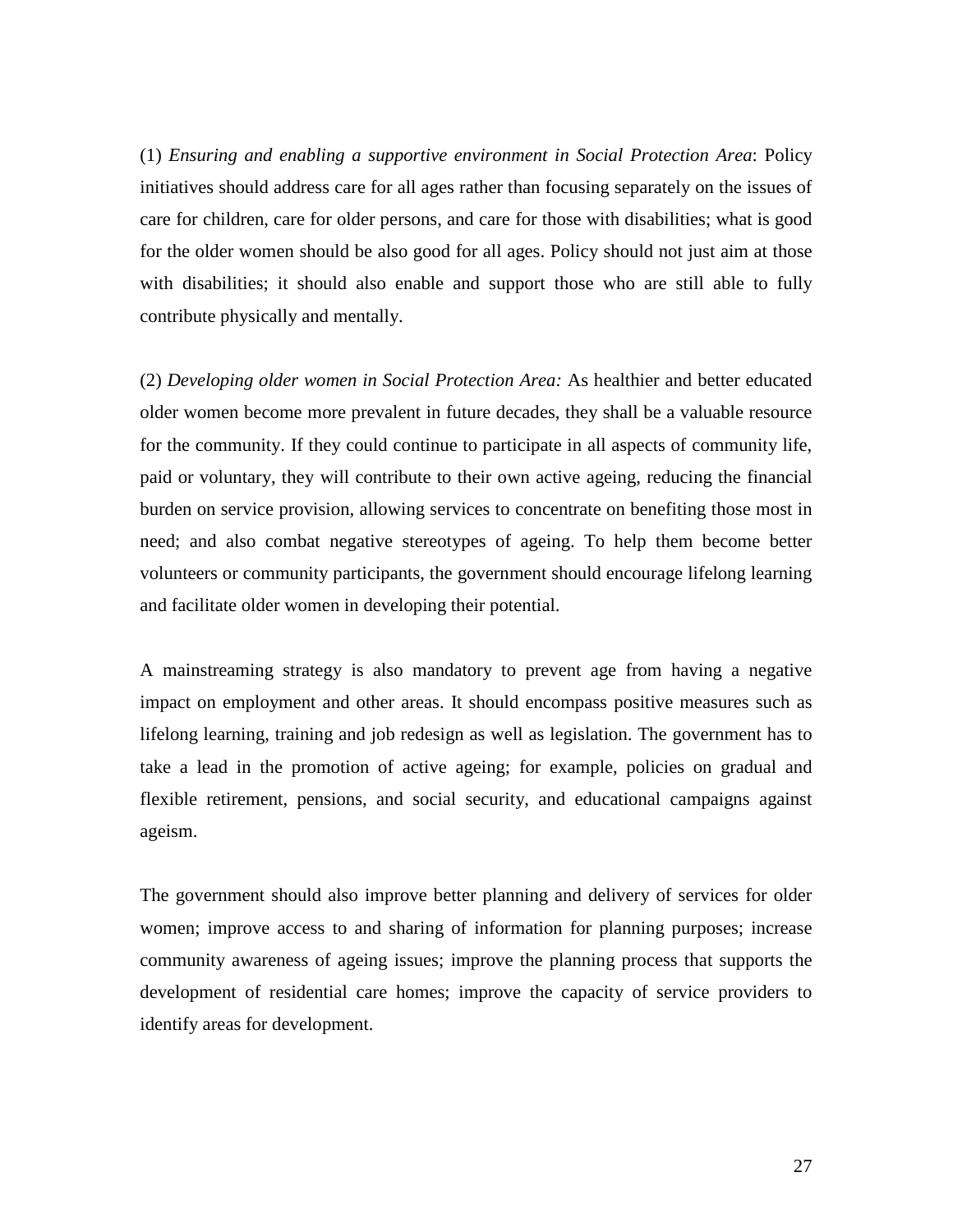(3) *Advancing health and well-being into old-age in Health Securities*: With people living to 90 years and beyond, locating health and well-being into old age is vital in added life years. Health and well-being should be maintained and improved as much as possible until the inevitable comes (i.e. compression of morbidity). Thus, having a conducive and active ageing environment is desirable. The policy should also include prevention of illhealth and disability. This strategy also means letting people take health and well-being into their own hands; thus, making them responsible for their own lifestyles. This idea is for all ages, to maximize their potential and quality of life by getting the best from human capital, extending community participation and solidarity, and creating a fairer, more inclusive society.

*(4) Monitoring, implementation and outcomes in both Social Protection-Health Securities:* A policy needs to be evaluated for its effects on the target users. The process of implementation and the outcomes are important. As discussed in preceding paragraphs, service quality indicators are controversial issues but can be done through consensus among the stakeholders including the service users. It is difficult for health and social care services to have an agreed standard, which is why involving a wide range of collaboration among the departments of government, non-government (non-profit making) organizations, and business sectors is desirable because it will ensure cross-checking. Fostering a closer relationship with relevant government departments and agencies and exploring opportunities for further collaborations should be high on future policy agendas. As a bottom up appraisal, it is desirable to invite user advocators, practitioners and competitors to give feedback on services.

Summating the four major limitations are:

(1) Lack of vision on the role of older women in the society and limitations in defining service targets. For example, the family was once depicted as the key source of caregiving to the elderly in "community care". However, there were not equally evident support services available for the family to fulfill its normative functions. Service target is limited to older persons alone, and in many instances limited to singleton and/or deprived elderly. Abler older persons, caregivers, and younger people often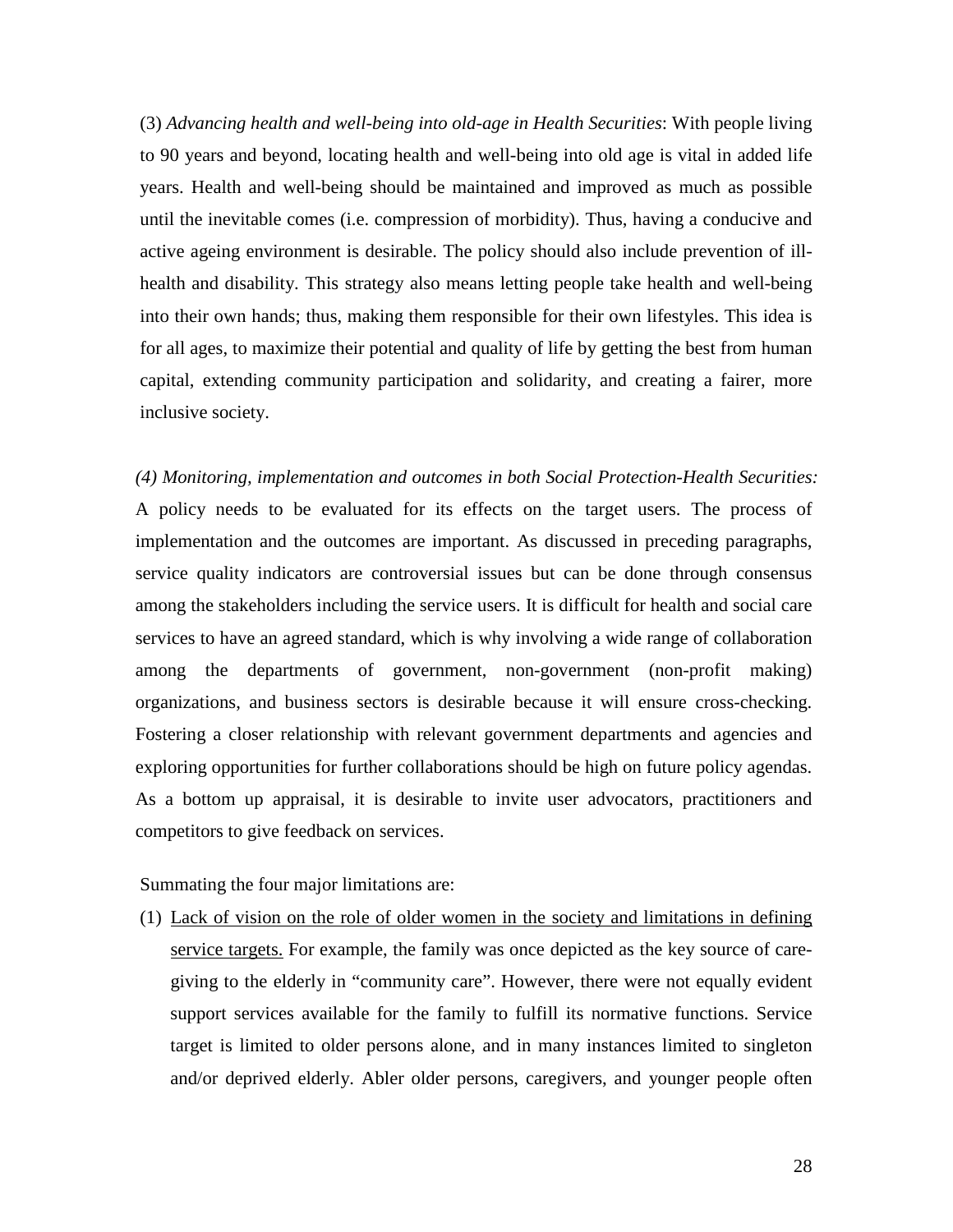are not included in service programmes designed for the old. Likewise, services provided are fragmented and age segregated rather than holistic and age integrated.

- (2) The lack of integration and co-ordination of policy–making. This may be referred to as the lack of mainstreaming of ageing in all policy domains. Different bureaux and departments operate under a set of priority responsibilities for which inclusion of the older persons may be against its interests. For instance, Education and Manpower Bureau is not considered mindful about older people (Ming Pao, 27 July 2005). Thus, while the health and welfare personnel are working hard to make healthy and active ageing a thriving reality, education in schools does not do the same in its formal curricula, thereby failing to equip the young students with a positive attitude towards ageing.
- (3) The lack of integration of departmental policies and service delivery. Public policies are compartmentalised into respective domains, hence discouraging executive departments to work together for the common good for the older people. A consultative structure at service delivery levels involving the public should improve this situation.
- (4) The lack of comprehensive and operational plans for older women's development. The lack of longer term planning for the ageing population is itself a good illustration. It is however encouraging to see recent initiatives from some departments e.g. Women Commission, Elderly Commission and Commission on Youth could work together in respond to the increase feminized aging population.

All in all, Hong Kong has tried his best to promote active ageing in all ages, but not specific in gender. With the pressure from the women's group and the women commission, the government has considered to mainstreaming gender into different policies. But it still takes time to implement a gender responsiveness policy on social protection and health security as Hong Kong, like other countries in the Asia-Pacific region, still has an Asian value that male dominate the household.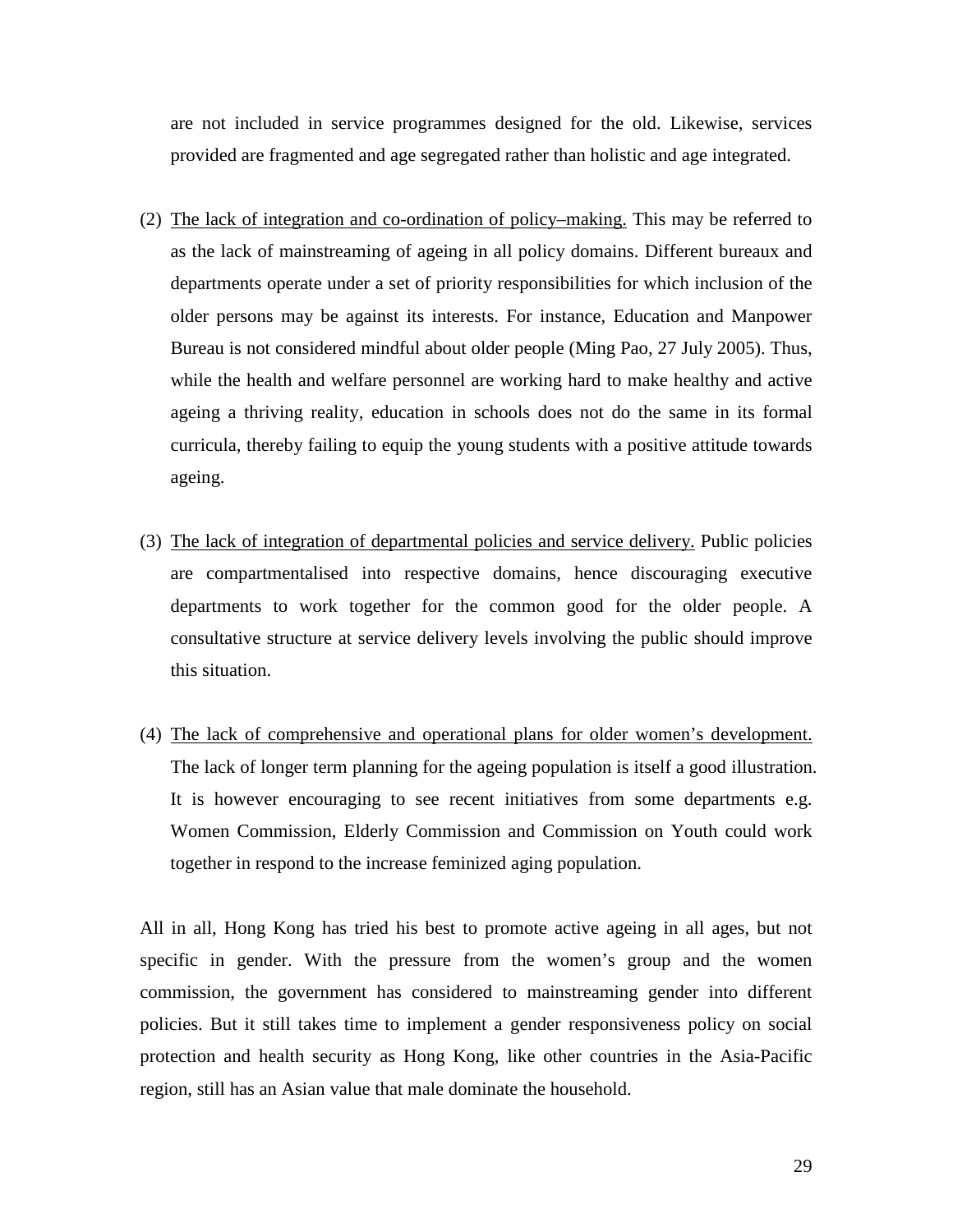# References:

Ball, M. M., Perkins, M. M., Whittington, F. J., Connell, B. R., Hollingsworth, C., King, S. V., Elrod, C. L., & Combs, B. L. (2004). Managing decline in assisted living: The key to aging in place. *Journal of Gerontology: Social Sciences, 59B*, S202-S212.

Census and statistics Department (2001b). *Thematic report ---Older Persons*. Hong Kong: Government of Hong Kong Administrative Region.

Chan, Leung, Luk, Yim (2003). A Study on the Representation and Reception of the Images of Elderly Women in the TV Adverts in Hong Kong. HK: Lingnan University

Cheng, S.T., Phillips, D. & Chan, C. M. A. (2004). "Quality of life in Old Age: An Investigation of Well Older Persons in Hong Kong" (2004). *Community Psychology*, 32, 3, pp.309-326

China Daily (2006). China frets at pensions for aging population. Reuters report, Feb 25, 2006. Retrieved 14 Sept, 2006 from [http://www.chinadaily.com.cn/english/doc/2006-](http://www.chinadaily.com.cn/english/doc/2006-02/25/content_523930.htm) [02/25/content\\_523930.htm.](http://www.chinadaily.com.cn/english/doc/2006-02/25/content_523930.htm)

Cheng, S.-T., & Chan, A. C. M. (2006c). Social support and self-rated health revisited: Is there a gender difference? *Social Science & Medicine, 63*, 118-122.

Cheng, S.-T., Chan, A. C. M., & Phillips, D. R. (2004). Quality of life in old age: An investigation of well older persons in Hong Kong. *Journal of Community Psychology, 32*, 309-326.

Chou., K. L., Chow., N. W. S. & Chi., I. (2004). "Preventing Economic Hardship among Chinese Elderly in Hong Kong". *Journal of ageing and social policy, 16*, 4. pp.79-97

Guat, L. P. (2004). *Malaysia's current policies on aging and achievements*. Paper presented at the Regional Seminar on Follow-up to the Shanghai Implementation Strategy for the Madrid and Macao Plans of Action on Aging, October 18-21, 2004, Macao, China.

Graham, J., Rockwood, K., Beattie, B. L., Eastwood, R., Gauthier, S., Tokyo, H. et al. (1997). Prevalence and severity of cognitive impairment with and without dementia in an elderly population. *Lancet, 349*, 1793-1796.

Heller, K. (1993). Prevention activities for older adults: Social structures and personal competencies that maintain useful social roles. *Journal of Counseling & Development, 72*, 124-130.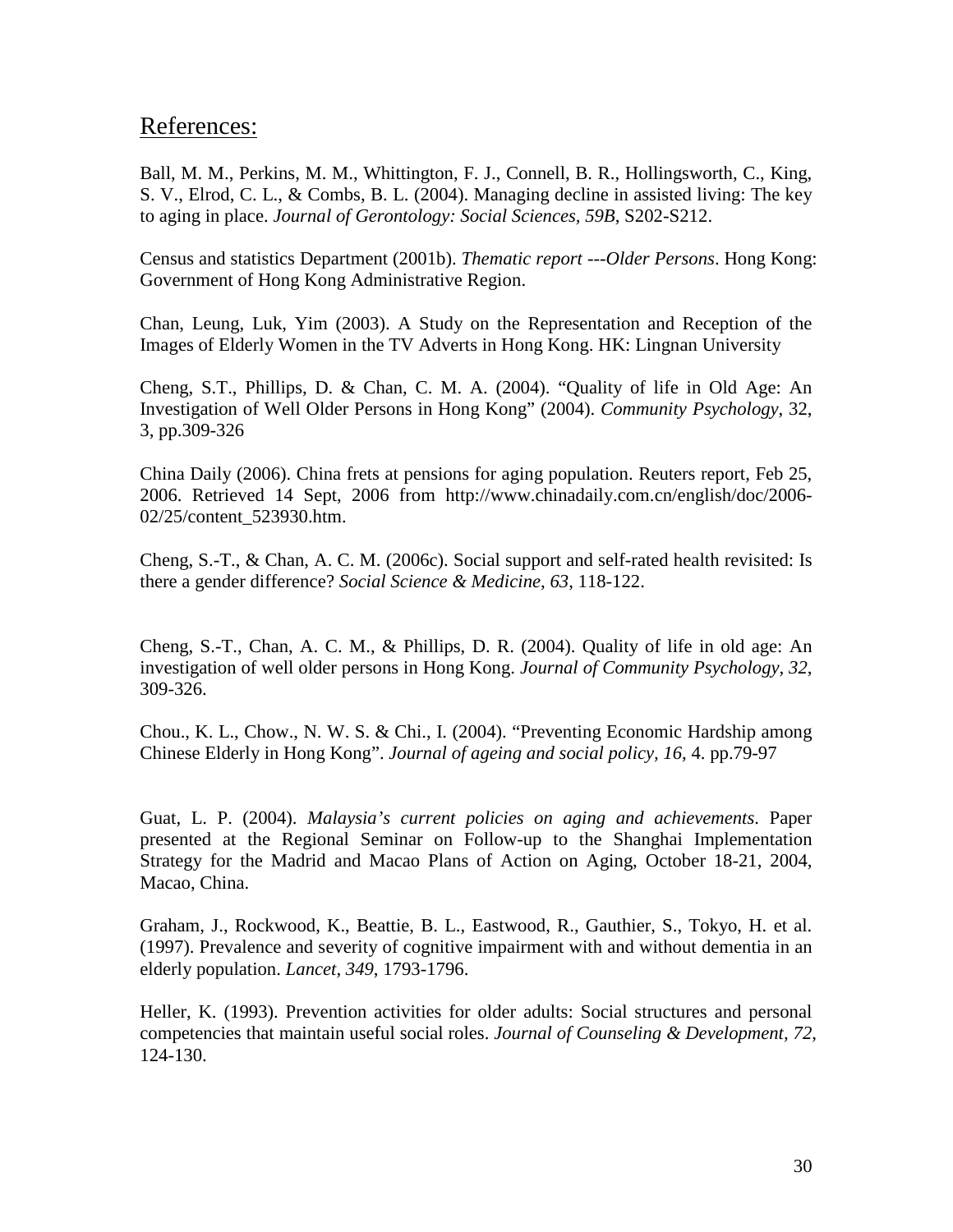Kaneda, T. (2006). *China's concern over population aging and health*. Population Reference Bureau, June. Retrieved January 15, 2007 from http://www.prb.org/

Knodel, J., Chayovan, N., Mithranon, P., Amornsirisomboon, P., & Arunraksombat, S. (2005). *Thailand's older population: Social and economic support as assessed in 2002*. Population Studies Center Research Report No. 05-471, Institute for Social Research, University of Michigan.

Magaziner, J., German, P., Zimmerman, S. I., Hebel, J. R., Burton, L., Gruber-Baldini, A. L. et al. (2000). The prevalence of dementia in a statewide sample of new nursing home admissions aged 65 and older: Diagnosis by expert panel. *The Gerontologist, 40*, 663-672.

Matthews, F. E., & Dening, T. (2002). Prevalence of dementia in institutional care. *Lancet, 360*, 225-226.

Marston, K. (2004). Aging folk devils and booming moral panic. Paper presented to the International Federation on Aging's (IFA) *7th Global Conference*, September, 2004, Singapore.

McClendon, M. J., Smyth, K. A., & Neundorfer, M. M. (2006). Long-term-care placement and survival of persons with Alzheimer's disease. *Journal of Gerontology: Psychological Sciences, 61B*, P220-P227.

Oh, K. M., & Warnes, A. M. (2001). Care services for frail older people in South Korea. *Aging & Society, 21*, 701-720.

OECD (2005). *Summary record of the OECD/IOPS conference on private pensions*. April 27-28, 2005, Bangkok, Thailand.

Phillips, D. R. (2000). "Ageing in the Asia-Pacific region: Issues, Policies and Contexts", in Phillips, D. R. (eds.). *Ageing in the Asia-Pacific Region: Issues, Policies and Future Trends*. London: Routledge

Sorkin, D., Rook, K. S., & Lu, J. L. (2002). Loneliness, lack of emotional support, lack of companionship, and the likelihood of having a heart condition in an elderly sample. *Annals of Behavioral Medicine, 24*, 290-298.

Stott D. J (2007) 'Cognitive Decline Ageing' Asian Journal Gerontology Geriatrist' 2006:21-25

United Nations. (n.d.). *Proclamation on Aging*. Retrieved July 26, 2006 from http://www.un.org/documents/ga/res/47/a47r005.htm/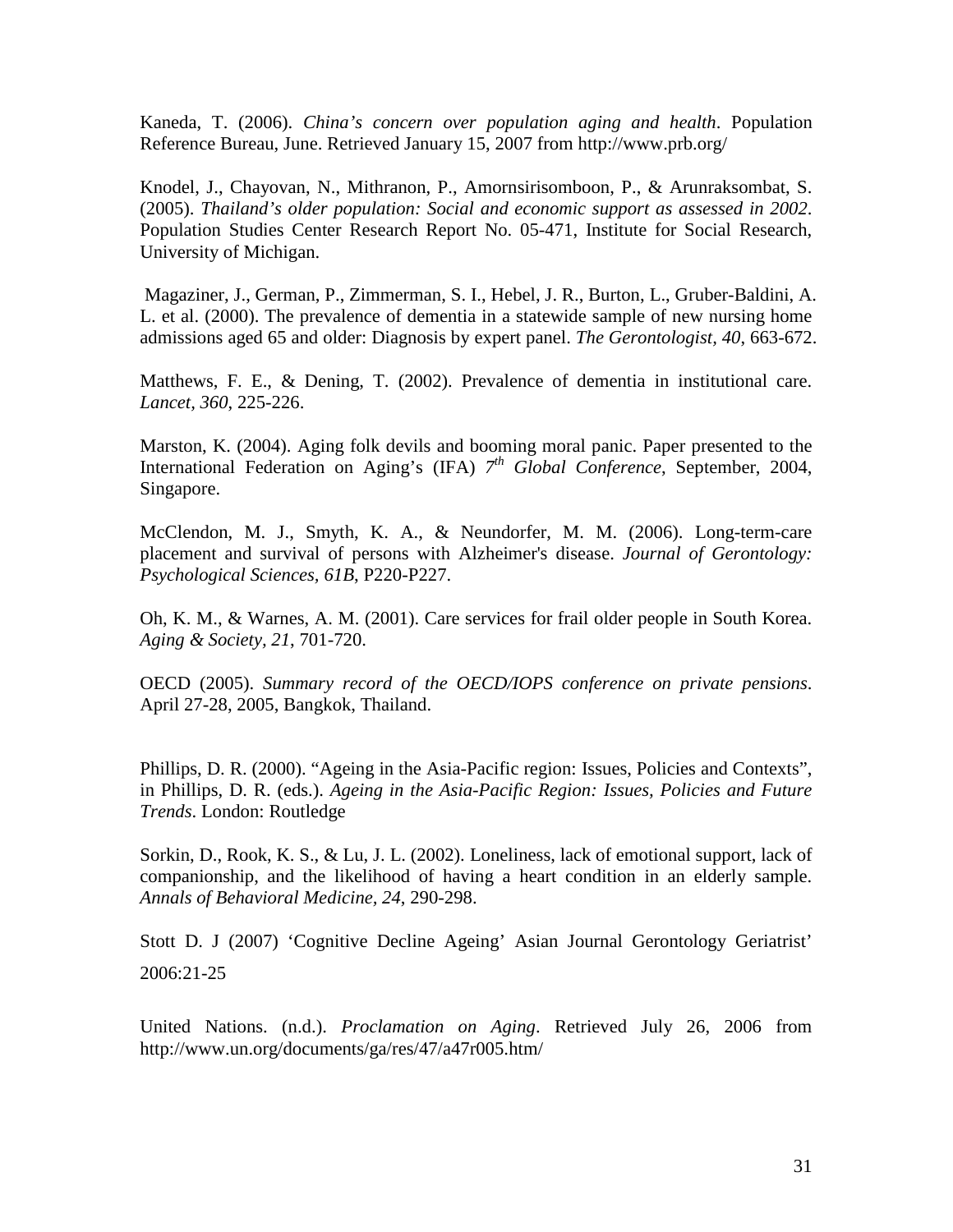United Nations. (n.d.). *United Nations Principles for Older Persons*. Retrieved July 26, 2006 from http://www.un.org/esa/socdev/iyop/iyoppop.htm/

United Nations. (n.d.). *Vienna International Plan of Acton on Aging*. Retrieved July 26, 2006 from [http://www.un.org/esa/socdev/aging/ageipaa.htm/](http://www.un.org/esa/socdev/ageing/ageipaa.htm/)

United Nations Economic and Social Commission for Asia and the Pacific.*(2002) Shanghai Implementation Strategy Regional Implementation Strategy for the Madrid International Plan of Action on Ageing 2002 and the Macao Plan of Action on Ageing for Asia and the Pacific 1999* Adopted by the Asia-Pacific Seminar on Regional Follow-up to the Second World Assembly on Ageing Shanghai, China

United Nations Economic and Social Commission for Asia and the Pacific.(2002a). *Policies and programmes for older persons in Asia and the Pacific:Selected Studies: Social Policy paper*. UN ESCAP, Thailand

United Nations Economic and Social Commission for Asia and the Pacific. (2002b). Country paper on regional seminar on improving access to social services by the poor and disadvantaged groups: Singapore. UNESCAP, Thailand

United Nations Economic and Social Commission for Asia and the Pacific. (2003). *Shanghai Implementation Strategy: Regional implementation strategy for the Madrid International Plan of Action on Aging 2002 and the Macao Plan of Action on Aging for Asia and the Pacific 1999* (59<sup>th</sup> Session paper E/ESCAP/1280). Bangkok, Thailand: UN.

United Nations Economic and Social Commission for Asia and the Pacific. (2004). *Report of the Regional Seminar on Follow-up to the Shanghai Implementation Strategy for the Madrid and Macao Plans of Action on Aging*. Bangkok, Thailand: UN.

United Nations. (2006). *Follow-up to the Second World Assembly on Aging: Report of the Secretary-General* (Paper A/61/167 of the 61<sup>st</sup> General Assembly). New York: UN.

United Nations Population Division. (2005a). *World population prospects: The 2004 revision*. New York: UN.

Phillips, D. R. (2002). Family support for older persons in East Asia: Demise or durability? In United Nations Department of Economic and Social Affairs, *Sustainable social structures in a society for all ages* (Report No. ST/ESA/275) (pp. 42-47). New York: UN.

World Health Organization. (2004). *International Plan of Action on Aging: Report on implementation* (Executive Board paper EB115/29). Geneva: WHO.

World Health Organization (2007). *Women, Ageing and Health: A framework for Action, focus on gender*.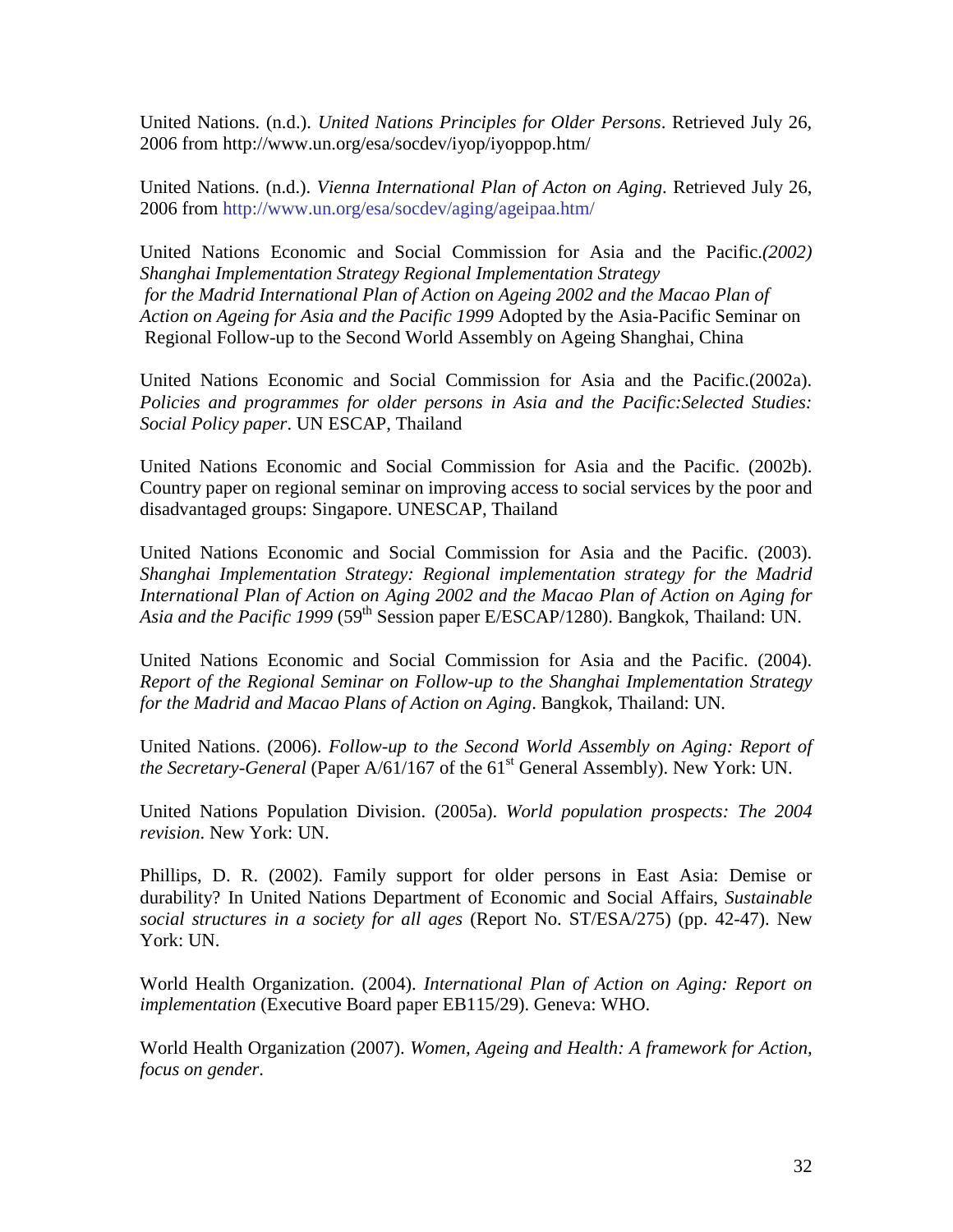Woo, J., Ho, S. C., Yu, A. L. M., & Lau, J. (2000). An estimate of long-term care needs and identification of risk factors for institutionalization among Hong Kong Chinese aged 70 years and over. *Journal of Gerontology: Medical Sciences, 55A*, M64-M69.

Wu, Bei PhD, Carter, M.W., Goins, R.T., & Chunrong Cheng (2005). Emerging services for community-based long-term care in urban China: a systematic analysis of Shanghai's community-based agencies, *Journal of Aging and Social Policy, 17*, 4, 37-60.

Yoon, H., & Hendricks, J. (2006) *Handbook of Asian aging*. Amityville, New York: Baywood.

Zhan, H. J., Liu, G., Guan, X., & Bai, H. (2006). Recent developments in institutional elder care in China: Changing concepts and attitudes, *Journal of Aging and Social Policy, 18*, 2, 85-108.

Zhang, Z. (2006). Gender differentials in cognitive impairment and decline of the oldest old in China. *Journal of Gerontology: Social Sciences, 61B*, S107-S115.

| PA-I. Ageing &<br><b>Development</b> | PA-II. Health & Well-<br>being | <b>PA-III. Enabling</b><br>supportive<br><b>Environments</b> | PA-IV.<br><b>Implementation &amp;</b><br><b>Monitoring</b><br>(National Capacity) |
|--------------------------------------|--------------------------------|--------------------------------------------------------------|-----------------------------------------------------------------------------------|
| AA-1: The challenges                 | AA-8: Quality of life          | AA-10: Older                                                 | AA-15: National                                                                   |
| &                                    | at all ages                    | Persons &                                                    | <b>Mechanisms</b>                                                                 |
| mainstreaming                        | AA-9: Quality health           | the families                                                 | AA-16: Regional &                                                                 |
| ageing                               | & Long-term                    | AA-11: Social                                                | inter-gov't                                                                       |

## **Appendix 1: Priority Areas (PA), Action Areas (AA) and Key actions of SIS**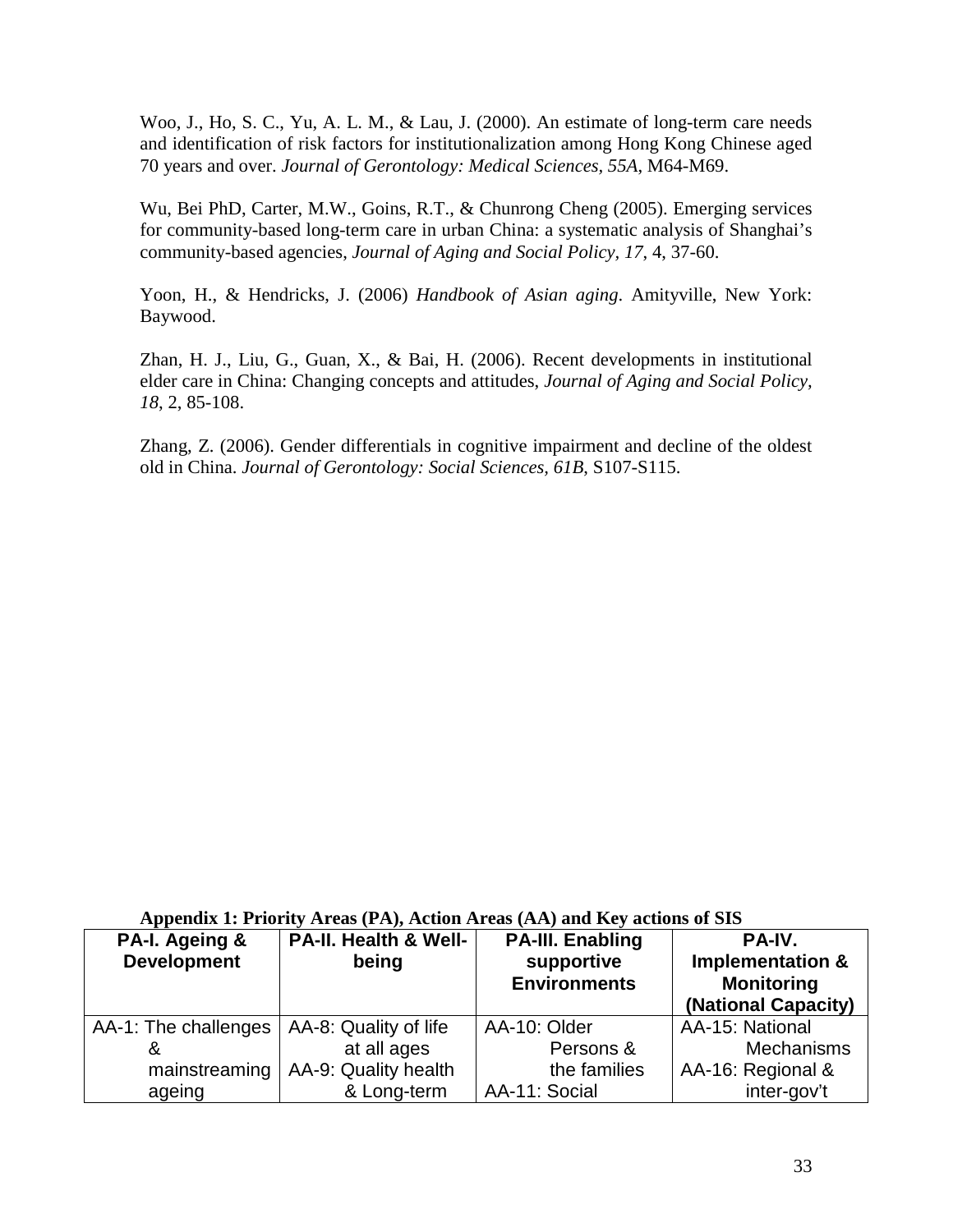| AA-2: Protection &   | Care | services &           | cooperation |
|----------------------|------|----------------------|-------------|
| Security             |      | Communities          |             |
| AA-3: Alleviation of |      | support              |             |
| Poverty              |      | AA-12: Housing &     |             |
| AA-4: Older persons  |      | Living               |             |
| and                  |      | environment          |             |
| emergencies          |      | AA-13: Care and      |             |
| AA-5: Positive       |      | Support to           |             |
| attitudes            |      | Caregivers           |             |
| towards              |      | AA-14: Protection of |             |
| ageing               |      | the rights of        |             |
| AA-6: Employability  |      | Older                |             |
| & workability        |      | Persons              |             |
| AA-7: Gender         |      |                      |             |
| specific             |      |                      |             |
| issues: The          |      |                      |             |
| concerns of          |      |                      |             |
| older women          |      |                      |             |

*Reference:* United Nations Economic and Social Commission for Asia and the Pacific. *(2002) Shanghai Implementation Strategy Regional Implementation Strategy for the Madrid International Plan of Action on Ageing 2002 and the Macao Plan of Action on Ageing for Asia and the Pacific 1999* Adopted by the Asia-Pacific Seminar on Regional Follow-up to the Second World Assembly on Ageing Shanghai, China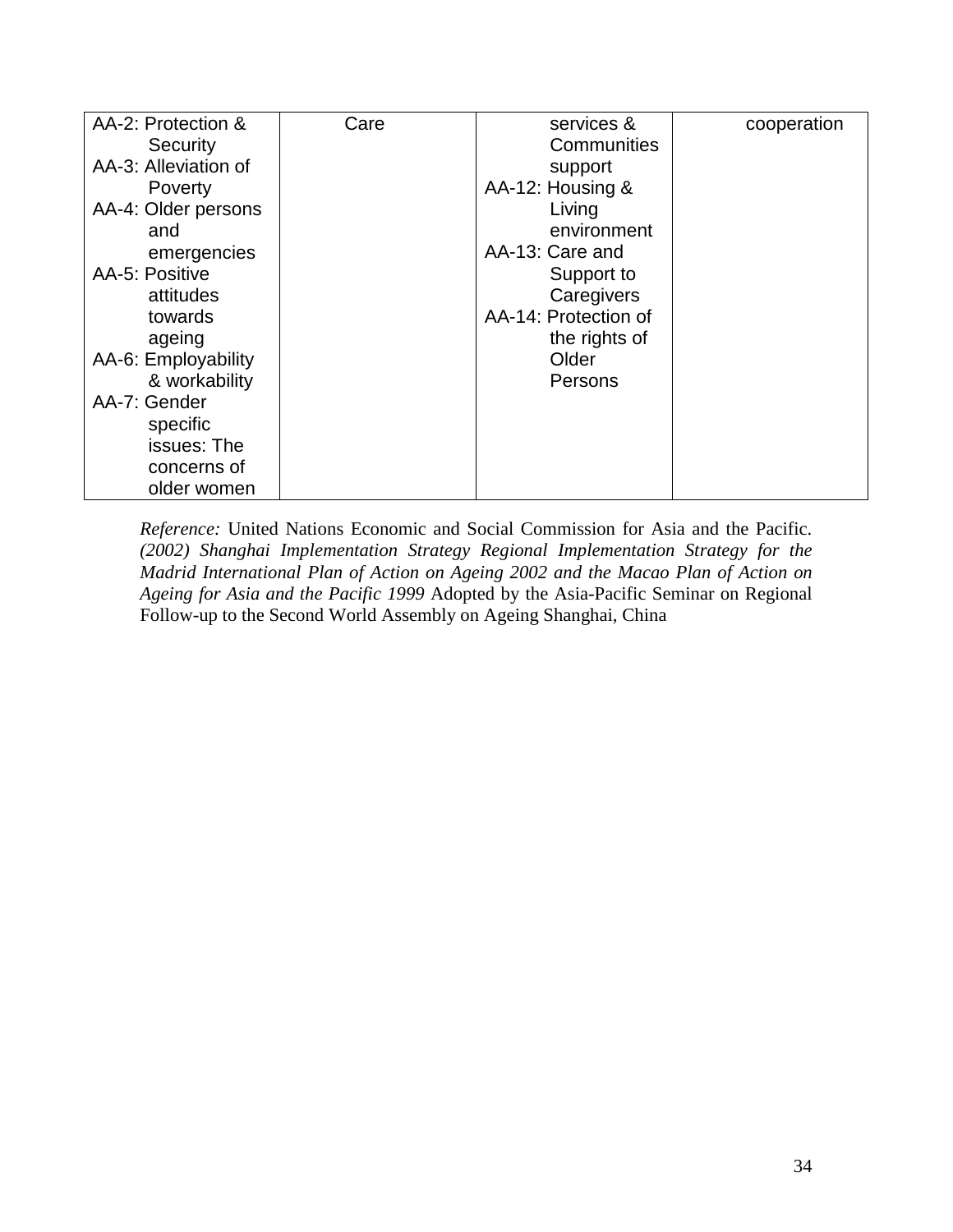| Appendix 2: Gender mainstreaming checklist in HK<br>Design<br>L.                                                                                                                                                                                                                                                                  |                   |  |  |
|-----------------------------------------------------------------------------------------------------------------------------------------------------------------------------------------------------------------------------------------------------------------------------------------------------------------------------------|-------------------|--|--|
| Compilation and analysis of gender information<br>1. Prior to designing THIS, have sex-disaggregated data been collected<br>and considered regarding those likely to be affected?<br>2. Do the data show gender differences or gender interactions with the                                                                       |                   |  |  |
| following socio-economic variables:<br>Age<br>Education<br>Ethnic<br>Family status<br>Income group<br>$\bullet$<br>Others (please specify:<br>3. Please provide a summary of such data on the above                                                                                                                               | ΙI<br>0<br>0<br>0 |  |  |
| Women's Participation<br>4. Have any of the following been consulted about the gender impact of                                                                                                                                                                                                                                   |                   |  |  |
| THIS:<br>(a) Gender specialists (e.g. Women's Commission, gender research<br>centres, individual gender experts and Women's Division of HWFB)<br>(b) Relevant statutory bodies<br>(c) Non-governmental organizations<br>(d) Women's associations<br>(e) Women <sup>2</sup> likely to be affected positively / negatively* by THIS | ΙI                |  |  |
| $2$ Unless stated otherwise, "women" used throughout the checklist refers<br>to both women and girl<br>* Please delete as appropriate<br>5. Please provide names of those consulted and a summary of their views.                                                                                                                 |                   |  |  |
|                                                                                                                                                                                                                                                                                                                                   |                   |  |  |
| Considering women's specific needs<br>6. Have specific needs of women and gender issues been identified,<br>considered and integrated in designing THIS?                                                                                                                                                                          |                   |  |  |
| 7. Does THIS require any specific reference to women?<br>Considering impact on women                                                                                                                                                                                                                                              |                   |  |  |
| 8. Will women or any sub-groups of women be affected differently from<br>men by THIS? In a positive or negative way?<br>9. Will THIS, in any way (directly and indirectly, in the short, medium                                                                                                                                   | $P/N^*$           |  |  |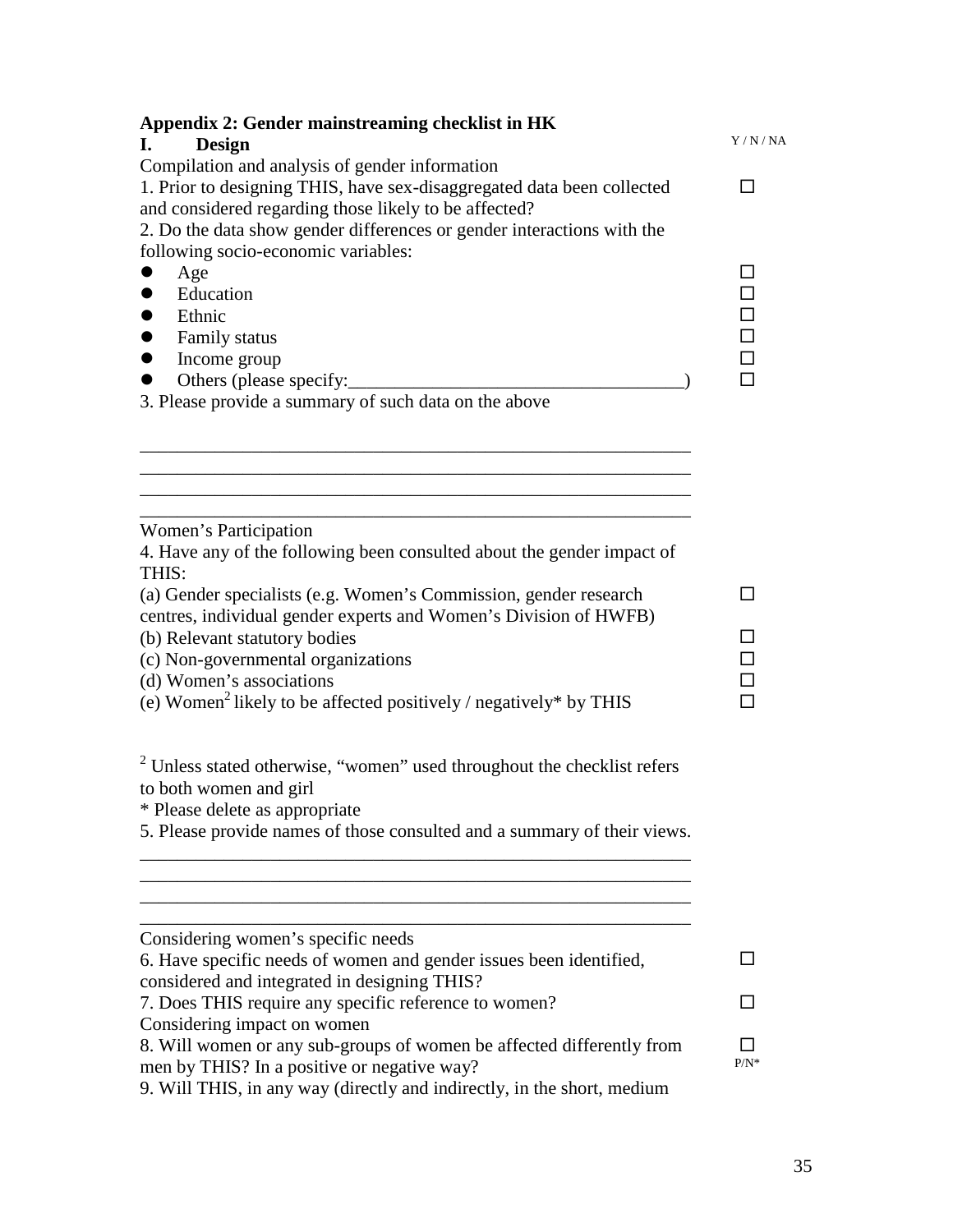| and long-term), promote and ensure the elimination of discrimination of       |                          |
|-------------------------------------------------------------------------------|--------------------------|
| women by:                                                                     |                          |
| (a) improving upon any previous legislation/ public policy/ programme         | □                        |
| that was discriminatory or disadvantageous to women;                          |                          |
| (b) establishing legal and other protection of the rights of women;           | $\Box$                   |
| (c) strengthening women's decision-making role;                               | $\Box$                   |
| (d) increasing women's access to and control of resources; or                 | $\Box$                   |
| (e) contributing towards empowerment of women?                                | $\Box$                   |
| (f) any other way, e.g. $\overline{\phantom{a}}$                              | $\Box$                   |
| 10. Will there be any restrictions or limitations, even of a temporary        | $\Box$                   |
| nature, imposed on women (or sub-groups of women) by THIS?                    |                          |
| <b>II.</b> Implementation                                                     |                          |
| 11. Has the promotional content of THIS been presented in a gender-           | □                        |
| sensitive manner?                                                             |                          |
| 12. Has the medium of promotion (e.g. venues, channels or time slots)         | ப                        |
| effectively reached women?                                                    |                          |
| Impact on women                                                               |                          |
| 13. Have women or any sub-groups of women been affected differently           | l I                      |
| from men during the implementation process of THIS, e.g. eligibility,         | $P/N^*$                  |
| level of benefits, accessibility, or availability of support facilities? In a |                          |
| positive or negative way?                                                     |                          |
| 14. Have there been any special measures to address women's needs             | П                        |
| during the implementation of THIS?                                            |                          |
| <b>III. Monitoring</b>                                                        |                          |
| Compilation and analysis of gender information                                |                          |
| 15. Have sex-disaggregated data and indicators (qualitative or                | П                        |
| quantitative) been complied to monitor the process and outcome of             |                          |
| THIS?                                                                         |                          |
| Inclusion of gender issues                                                    |                          |
| 16. Have gender perspectives and women concerns been included in the          | $\overline{\phantom{a}}$ |
| monitoring mechanism?                                                         |                          |
| <b>IV. Evaluation and Review</b>                                              |                          |
| Gender analysis of the impact on women                                        |                          |
| 17. Has gender analysis been conducted to evaluate and review the             |                          |
| design, implementation and outcome of THIS?                                   |                          |
| 18. Have the evaluation systematically identified and addressed gender        | $\blacksquare$           |
| issues?                                                                       |                          |
| 19. Have any of the following been consulted during external evaluation       |                          |
| (if applicable) of THIS:                                                      |                          |
| (a) Gender specialists (e.g. Women's Commission, gender research              |                          |
| centres, individual gender experts and Women's Division of HWFB)              |                          |
| (b) Relevant statutory bodies                                                 |                          |
| (c) Non-governmental organizations                                            |                          |
| (d) Women's associations                                                      |                          |